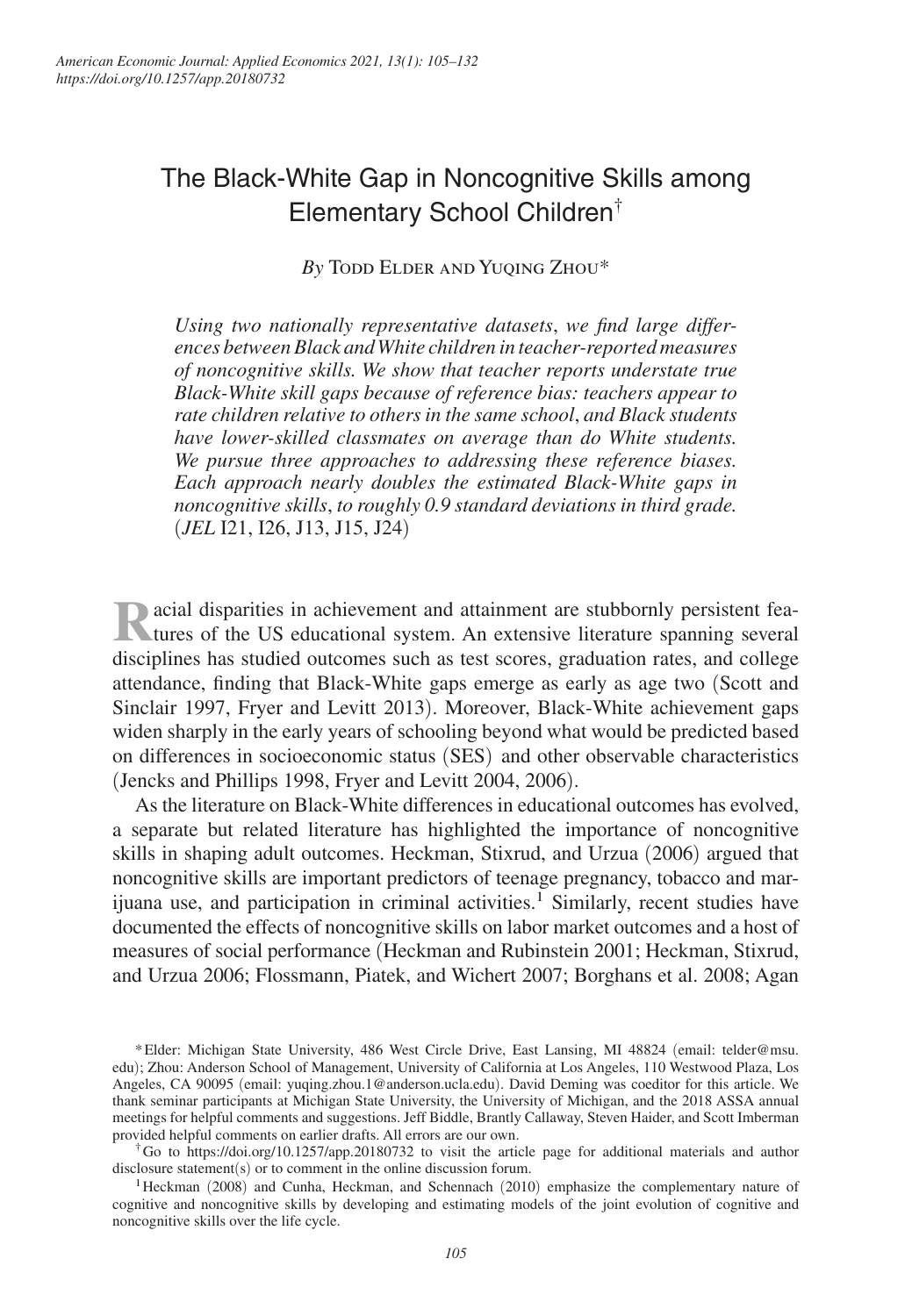2011; Heckman and Kautz 2012; Heckman, Pinto, and Savelyev 2013; Segal 2013; Piatek and Pinger 2016).

Despite the surge in interest in noncognitive skills within economics, little attention has been paid to documenting how these skills vary across demographic groups. In one recent exception, Bertrand and Pan (2013) finds that boys' propensity to engage in disruptive behavior stems partly from gender differences in the returns to parental inputs. Goldammer (2012) finds that noncognitive skills can explain a significant share of the Asian advantage in adult economic outcomes relative to Whites, Blacks, and Hispanics. Fryer, Levitt, and List (2015) analyzes the effects of a randomized field experiment on noncognitive test scores of each of these groups, and Urzúa (2008) explores whether racial differences in cognitive and noncognitive skills can explain racial disparities in incarceration rates.

In this paper, we use data from the 2010–2011 cohort of the Early Childhood Longitudinal Study: Kindergarten Cohort ( ECLS-K:2011) to estimate Black-White gaps in noncognitive skills. The ECLS-K:2011 is especially well suited to studying noncognitive skills because it includes detailed teacher assessments of multiple aspects of each child's personality. We also use the original ECLS-K cohort of kindergarteners in the 1998–1999 school year (ECLS-K:1999) in order to track how racial gaps in noncognitive skills have evolved over time.

Our analyses produce three substantive findings. First, we find large, statistically significant Black-White gaps in several measures of noncognitive skills. We focus on measures that capture externalizing problem behaviors, self-control, internalizing problem behaviors, interpersonal skills, and "approaches to learning" (which encompasses attentiveness, task persistence, and motivation). With the exception of the "internalizing problem behavior" scale, racial gaps in these measures are large throughout the elementary school years. After conditioning on detailed controls for home and school environments, the gaps at the end of third grade are roughly one-half to three-fourths as large as the analogous test score gaps studied by Fryer and Levitt (2006), which uses a similar set of controls.

Second, the estimated gaps are remarkably stable across birth cohorts. For example, the unconditional Black-White gap in the measure of approaches to learning is 0.524 standard deviations among third graders in the ECLS-K:2011 cohort, compared to 0.545 standard deviations for the ECLS-K:1999 cohort. This finding mirrors those shown in the literature on test scores, with studies such as Neal (2006) and Magnuson and Waldfogel (2008) concluding that the Black-White test score gap has remained roughly constant since the early 1990s.

Third, and perhaps most troubling, we present evidence that our baseline estimates substantially understate true Black-White differences in noncognitive skills. We argue that this understatement arises due to the nature of teacher-provided student evaluations. The teacher questionnaires include statements such as "The student persists in completing tasks," to which teachers could choose one of four responses: "never," "sometimes," "often," or "very often." Because there is no natural, objective scale for delimiting these four choices, teachers might use relative comparisons across students to guide their responses. For example, in a classroom of driven, goal-oriented children, a teacher might respond that a particular student persists in completing tasks "sometimes," while an identically behaved student in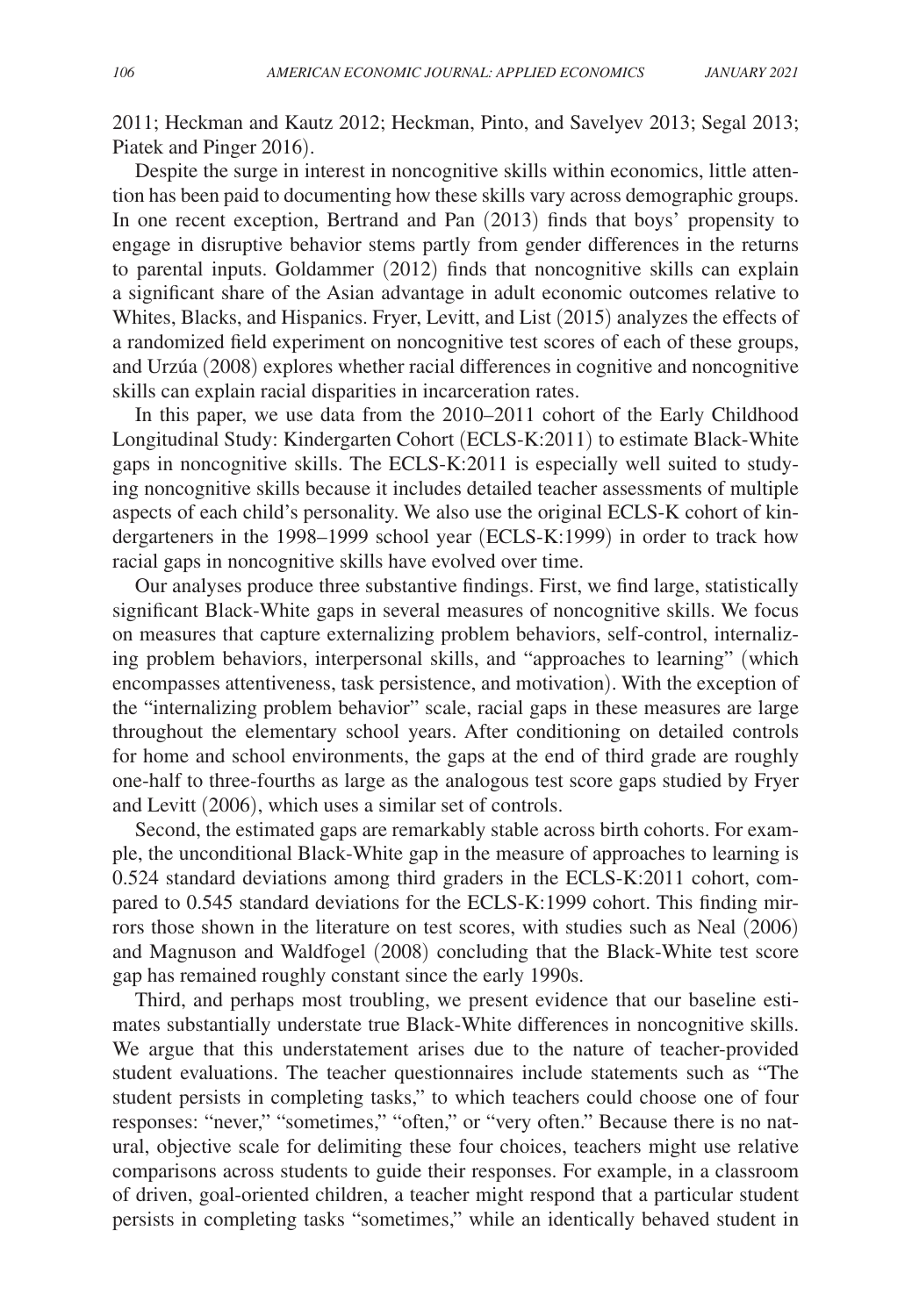a classroom with less ambitious classmates may instead receive a rating of "often" (or "very often"). 2

In order to assess whether relative comparisons across students influence teacher reports of noncognitive skills, we first compare between- and within-school variation in these measures to analogous variation in arguably more objective metrics, such as achievement test scores. For example, when normed by their respective within-school variances, the between-school variance in the "approaches to learning" index is only one-fourth as large as that of third-grade math scores. We find similar patterns across every teacher-reported measure we consider, suggesting that students in relatively underperforming schools (or classrooms) receive systematically higher noncognitive skill ratings from their teachers than do otherwise identical students who attend high-performing schools. This reference bias would compress the unconditional Black-White gap in noncognitive skills if Black students disproportionately attend low-performing schools.

In order to address the effects of reference bias on the Black-White gaps in noncognitive skills, we propose three different approaches that treat those skills as latent variables. The intuition underlying each of these approaches is that the degree of sorting across schools on objective measures—such as test scores or characteristics of the home environment—is informative about the degree of sorting on the latent noncognitive skills themselves. In the first approach, we use between-school variation in objective measures to anchor the between-school variation in noncognitive skills, thereby generating estimates of the latent skill distributions. In the second, we estimate reference biases by comparing teachers' ratings of cognitive skills to item-response theory (IRT) test scores.<sup>3</sup> The school-level differences between these measures identify reference biases under the assumption that average test scores in a school are objective measures of the average cognitive skills of students in those schools. Finally, we generate predicted values of noncognitive skills from models that use only within-school variation, using the predictions as estimates of noncognitive skills that are free from reference bias.

For all measures of noncognitive skills, each of our approaches increases the implied Black-White gaps substantially. For example, the baseline gap in the thirdgrade "approaches to learning" index in ECLS-K:2011 is 0.524 standard deviations, but our methods imply gaps ranging from 0.846 to 0.973 standard deviations roughly as large as the gaps in reading and math achievement test scores.

Finally, our results imply that previous estimates of the associations between noncognitive skills and adult outcomes are potentially misleading due to the role of

<sup>3</sup>In the ECLS-K testing batteries, children answer different test questions depending on the number of correct answers they have provided to that point on the test, so we prefer IRT scores to a simpler "overall number correct" test score measure.

 $2$ The ECLS-K also includes parental ratings of measures of noncognitive skills, but both DiPrete and Jennings (2012) and Elder (2010) argue that these measures are substantially less useful than are teacher ratings. First, the parental ratings are relatively unstable across survey wave, with first-order autocorrelations of roughly 0.2, suggesting that much of the observed variation reflects noise. More generally, parental ratings are weakly correlated with observable determinants of outcomes, especially in comparison to teacher ratings. For example, parental ratings of a child's math ability are only weakly associated with variables that predict achievement test scores, such as parental education and income. As Elder (2010) argues, some degree of subjectivity in ratings appears to be unavoidable, regardless of the rater, but teacher ratings are at least based on a well-defined frame of reference (peers within the same classrooms), making them arguably preferable to parental ratings.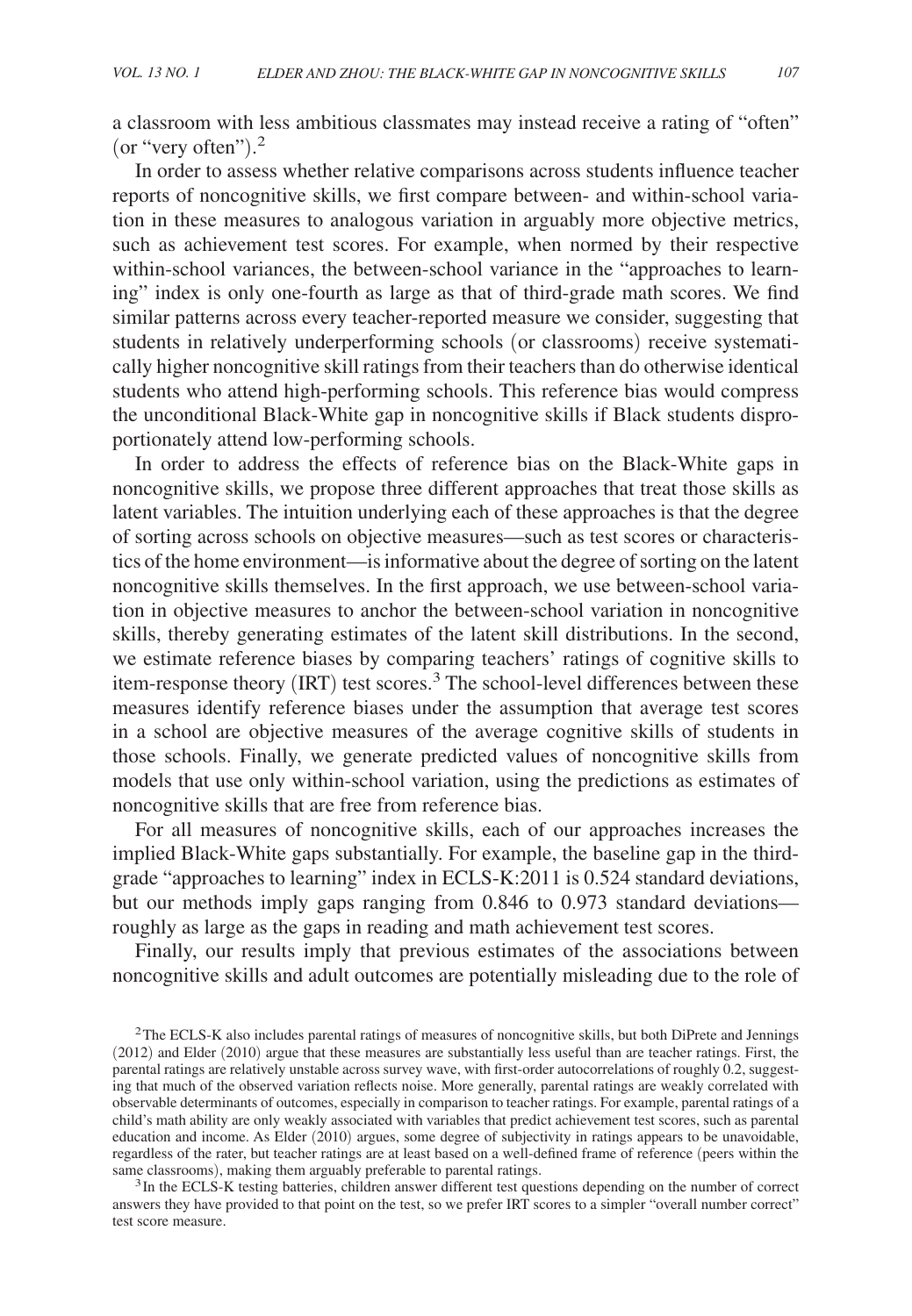reference bias. Because noncognitive and cognitive skills are positively correlated in many cases, measurement error in noncognitive skills may lead researchers to misattribute some of the impacts of noncognitive skills to cognitive skills.

# **I. Data and Descriptive Findings**

Our analysis uses data from two cohorts of the ECLS-K, administered by the National Center for Education Statistics (NCES). The original ECLS-K cohort is a longitudinal survey that followed a nationally representative sample of roughly 18,600 children who entered kindergarten in the 1998–1999 school year. NCES resampled children in the spring of 1999, fall of 1999, and springs of 2000, 2002, 2004, and 2007. NCES also interviewed parents and teachers in each survey wave. Following NCES's convention, we refer to this survey as ECLS-K:1999.

The second cohort of the ECLS-K, denoted by NCES as ECLS-K:2011, includes 18,200 children representing the national population of kindergarten-age children in the 2010–2011 school year. NCES designed the structure of the ECLS-K:2011 to be nearly identical to the ECLS-K:1999. NCES first surveyed children in the fall of 2010, with follow-up samples in spring 2011, fall 2011, spring 2012, fall 2012, spring 2013, and spring 2014.

Both ECLS-K cohorts include detailed information on family background, home environments, and cognitive skills, including reading, math, and science IRT scores. In addition, teachers provided assessments of students' mastery of specific skills in reading, math, and science. These assessments are measured on a five-point integer scale (from zero to four) known as the Academic Rating Scale (ARS), although the interpretation of the scales differs slightly across the two cohorts.<sup>4</sup>

The ECLS-K includes a comprehensive set of weights designed to make analysis samples nationally representative. We report unweighted estimates below, but our central findings are insensitive to whether or not we use sample weights in all cases.

# A. *Noncognitive Skills Based on Teacher and Parent Reports*

Teachers in both ECLS-K cohorts rate individual students on scales from 1 ("never" ) to 4 ("very often") on 24 different dimensions intended to measure social, emotional, and cognitive development. NCES does not release data on each of these 24 items individually, instead aggregating them to 5 composite scales known as Social Rating Scales (SRS).<sup>5</sup> For example, the "externalizing problem behaviors" scale uses information about the frequency with which a child acts impulsively, interrupts ongoing activities, fights with other children, gets angry, and argues. The "approaches to learning" scale is based on information about a child's attentiveness, task persistence, eagerness to learn, learning independence, flexibility, and

<sup>&</sup>lt;sup>4</sup>In the ECLS-K:2011, a rating of zero indicates "far below grade level" and four indicates "far above grade level," while in ECLS-K:1999, zero indicates "not yet demonstrated the skill, knowledge, or behavior" and four indicates "consistent and competent demonstration of the skill, knowledge, or behavior."

<sup>&</sup>lt;sup>5</sup>The Social Rating Scales used by NCES are adaptations of the scales designed by Gresham and Elliot (1990). Because the scales are copyright protected, we cannot reproduce their precise wording here; we refer interested readers to Gresham and Elliott (1990).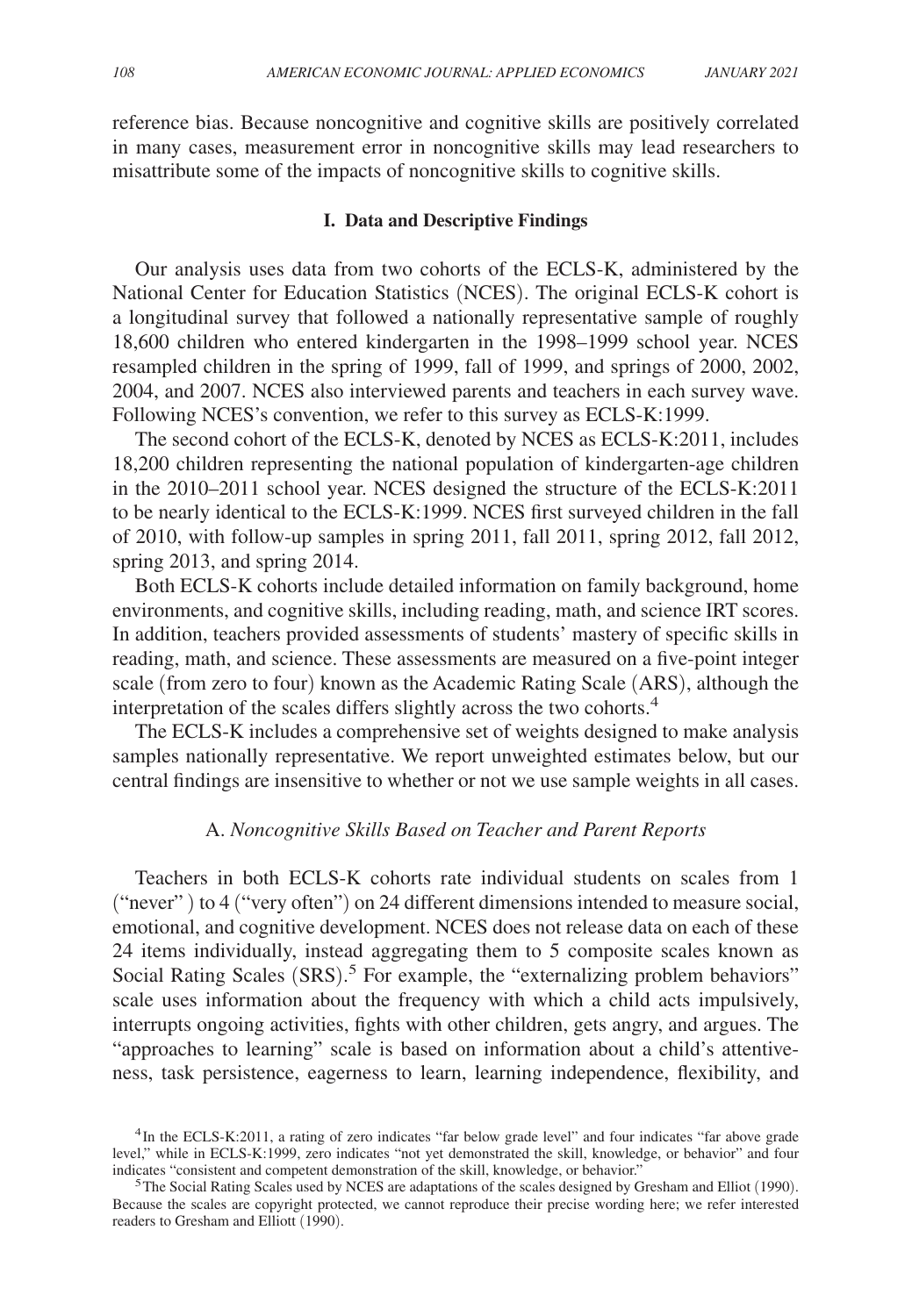organization. The third scale, " self-control," includes four items that measure a child's ability to control his or her behavior. The fourth scale, "interpersonal skills," uses five items that measure a child's ability to interact with others, and the last scale, "internalizing problem behaviors," includes four items that rate the presence of anxiety, sadness, loneliness, and low self-esteem. Online Appendix A provides detailed information about the creation of these variables.

The Social Rating Scales are widely used survey instruments for detecting social and behavioral problems (Gresham and Elliott 1990). As Bertrand and Pan (2013) and Neidell and Waldfogel (2011) argue, these scales are highly reliable measures of noncognitive skills, and they are arguably the most comprehensive assessments that are usable in large surveys such as the ECLS-K.<sup>6</sup> Bertrand and Pan (2013) shows that externalizing problem behaviors are closely linked to school suspension and illegal activities. Elder (2010) shows that among young children, the self-control scale is closely related to ADHD diagnoses and treatment, which are both associated with later educational outcomes. Cornwell, Mustard, and Van Parys (2013) finds that the "approaches to learning" scale strongly predicts students' current and future performance in school, even conditional on achievement test scores. In addition, Duckworth and Quinn (2009) argues that task persistence (grit), which is a key component of the "approaches to learning" scale, is a more powerful predictor of academic success than is IQ. Deming (2017) presents evidence on the importance of interpersonal skills for labor market outcomes, showing that the return to such skills increased sharply between the 1980s and the 2000s.

In our empirical specifications below, we restrict our samples to children who have valid teacher reports of the relevant noncognitive skill under study. For example, the third-grade ECLS: K-2011 survey includes 7,496 Black and White children. In models in which the "approaches to learning" scale is the dependent variable, we include the 7,048 children who have nonmission information for that scale. The analogous sample sizes for the externalizing problem behaviors, self-control, interpersonal, and internalizing problem behaviors scales are 7,039, 6,966, 6,989, and  $7,021$  children, respectively.<sup>7</sup> We do not exclude cases due to missing values of covariates; instead, we create missing-variable indicators and set missing values equal to the variable's respective sample mean.

# B. *Descriptive Statistics*

Table 1A presents descriptive statistics for the ECLS-K:2011 sample. We standardize the noncognitive skills scales to have zero mean and unit standard deviation in the full sample, and we include all children whose race is listed as either "White, non-Hispanic" or "Black/ African-American, non-Hispanic." The table also

<sup>&</sup>lt;sup>6</sup>Specifically, Neidell and Waldfogel (2010) states that the ECLS-K noncognitive measures appear to have relatively high "validity as assessed by test-retest reliability, internal consistency, interrater reliability, and correlations with other, more advanced behavioral constructs (Elliott et al. 1988) and are considered the most comprehensive assessment that can be widely administered in large surveys such as the ECLS-K (Demaray et al. 1995)."

The kindergarten survey includes 10,291 children, of whom  $9,700, 9,667, 9,624, 9,624$ , and  $9,653$  children have nonmissing values of the approaches to learning, externalizing problem behaviors, self-control, interpersonal, and internalizing problem behaviors scales, respectively.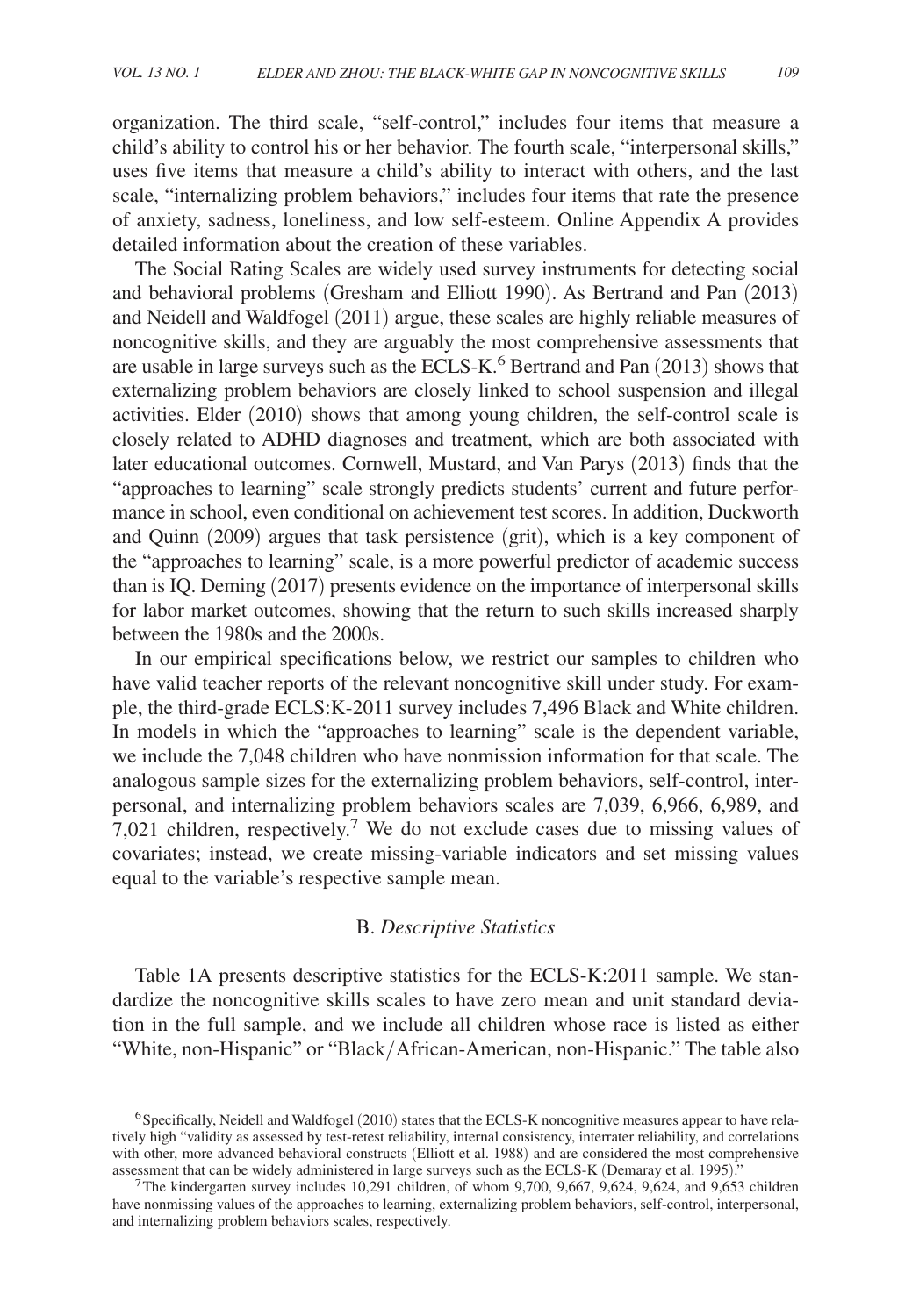|                                   | White                    | Black                  |  |
|-----------------------------------|--------------------------|------------------------|--|
| Variable                          | $(Observations = 8,489)$ | (Observations = 2,396) |  |
| Approaches to learning            |                          |                        |  |
| Kindergarten                      | 0.063                    | $-0.268$               |  |
| First grade                       | 0.058                    | $-0.358$               |  |
| Second grade                      | 0.049                    | $-0.382$               |  |
| Third grade                       | 0.062                    | $-0.462$               |  |
| Externalizing problem behaviors   |                          |                        |  |
| Kindergarten                      | 0.034                    | $-0.364$               |  |
| First grade                       | 0.013                    | $-0.419$               |  |
| Second grade                      | 0.012                    | $-0.462$               |  |
| Third grade                       | 0.021                    | $-0.500$               |  |
| Self-control                      |                          |                        |  |
| Kindergarten                      | 0.073                    | $-0.325$               |  |
| First grade                       | 0.069                    | $-0.383$               |  |
| Second grade                      | 0.052                    | $-0.440$               |  |
| Third grade                       | 0.054                    | $-0.530$               |  |
| Interpersonal skills              |                          |                        |  |
| Kindergarten                      | 0.071                    | $-0.231$               |  |
| First grade                       | 0.072                    | $-0.317$               |  |
| Second grade                      | 0.070                    | $-0.363$               |  |
| Third grade                       | 0.061                    | $-0.425$               |  |
| Internalizing problem behaviors   |                          |                        |  |
| Kindergarten                      | 0.000                    | $-0.086$               |  |
| First grade                       | $-0.015$                 | $-0.129$               |  |
| Second grade                      | $-0.021$                 | $-0.137$               |  |
| Third grade                       | $-0.013$                 | $-0.120$               |  |
| Family background characteristics |                          |                        |  |
| Mother's education                | 14.507                   | 13.295                 |  |
|                                   | (2.263)                  | (2.190)                |  |
| Father's education                | 14.362                   | 13.304                 |  |
|                                   | (2.408)                  | (2.310)                |  |
| Parents married                   | 0.713                    | 0.267                  |  |
|                                   | (0.452)                  | (0.442)                |  |
| SES composite index               | 0.162                    | $-0.573$               |  |
|                                   | (0.737)                  | (0.703)                |  |
|                                   |                          |                        |  |

#### Table 1A—Summary Statistics by Race of Noncognitive Skills and Family and Student Characteristics: ECLS-K:2011

includes means and standard deviations of a subset of the family background and demographic characteristics that we include in the empirical analyses below, all measured in the first survey wave. Mother's and father's education is measured in years, "Parents married" is a binary variable capturing whether the child's parents were married, and the SES composite index is an NCES-created continuous measure. In our empirical models below, we also include the number of books the child has in the home, the child's birth weight in ounces, and a binary variable equal to one if the child lived with both biological parents.

We follow Fryer and Levitt (2004, 2006) in using this relatively parsimonious set of controls. As in Fryer and Levitt's (2004, 2006) analyses, our results below change little if we instead include a much more exhaustive set of controls, primarily because the kindergarten SES composite index is a powerful predictor of child outcomes. NCES created this index based on parental education, parental occupation, and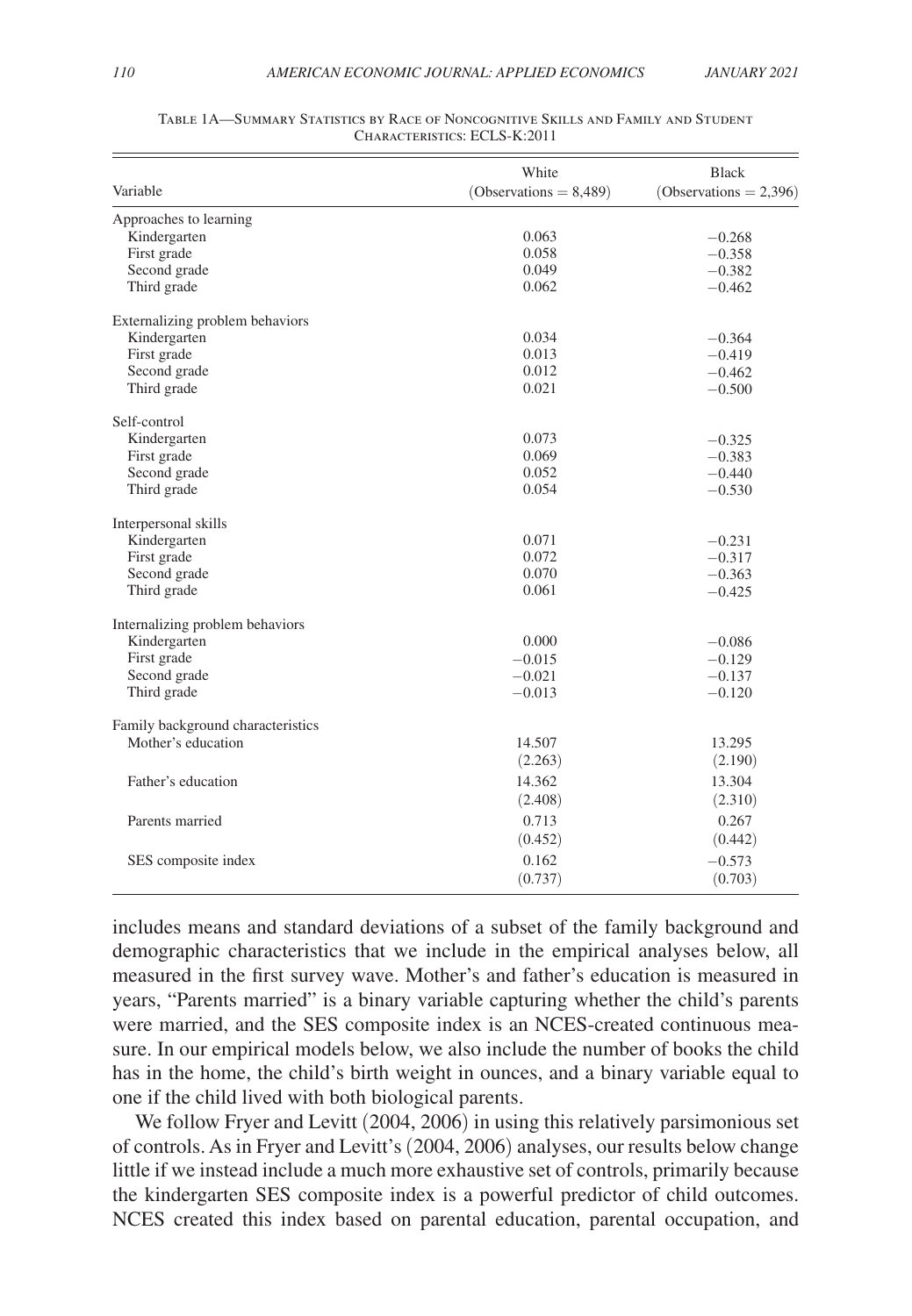household income. For both cohorts, we standardize the index to have zero mean and unit standard deviation in our estimation samples.

As Table 1A shows, the averages of many of these variables differ markedly by race. White children outperform Black children in all five measures of noncognitive skills; we invert the scales of the externalizing and internalizing problem behavior measures so that higher scores represent "better" behavior. The differences are statistically significant in all cases. On average, White children perform better than Black children on the approaches to learning scale by  $0.524 (= 0.062 + 0.462)$  standard deviations in third grade. The third-grade gaps in the "externalizing problem behaviors," self-control, and interpersonal scales are similarly large. The Black-White gaps in the "internalizing problem behaviors" scales are smaller in all grades.

The remaining rows of the table show that Black children in the ECLS-K:2011 sample grow up in more disadvantaged households than do White children. For example, only 26.7 percent of Black children have married parents in kindergarten, compared to 71.3 percent among White children. Likewise, the Black-White difference in the SES composite index is  $0.735 (= 0.162 + 0.573)$  standard deviations.

Table 1B presents descriptive statistics for the ECLS-K:1999 sample. The central patterns are similar to those shown in Table 1A, in that in most cases, average noncognitive skills and home environments differ markedly by race. We turn next to assessing the roles of these differential home environments in explaining the gaps in noncognitive skills.

#### **II. Baseline Estimates of Black-White Gaps in Noncognitive Skills**

In order to measure Black-White gaps in noncognitive skills, we begin by estimating linear models,

$$
y_{ij} = \gamma b_i + X'_{ij} \theta + \varepsilon_{ij},
$$

where *i* indexes children and *j* indexes schools. The vector  $X_{ij}$  denotes observed covariates,  $\varepsilon_{ij}$  denotes unobserved determinants of skills, and  $b_i$  is an indicator equaling one for Black students and zero otherwise. We limit our sample to non-Hispanic Black and White children, so the coefficient on  $b_i$  measures average Black-White conditional differences in the outcomes *yij* .

Table 2 presents OLS estimates of  $\gamma$  from specification (1). Columns 1 and 4 include estimates from models that include no controls, columns 2 and 5 add the home environment controls, and columns 3 and 6 add school indicators. All standard errors in the table are robust to heteroscedasticity and clustering within schools.

In panel A, the first three columns show estimates for the "approaches to learning" index in the ECLS-K:2011 cohort. In kindergarten, the mean difference is  $-0.331$ , and the estimate declines to  $-0.109$  in column 2, implying that the large disparities in home environment shown in Tables 1A and 1B account for roughly two-thirds of the raw gap.<sup>8</sup> In contrast, column 3 shows that inclusion of the school

<sup>8</sup>We have also estimated specifications that include variables meant to capture parental time inputs, with little effect on the estimates. In these specifications, controls for parental time inputs include time spent reading to the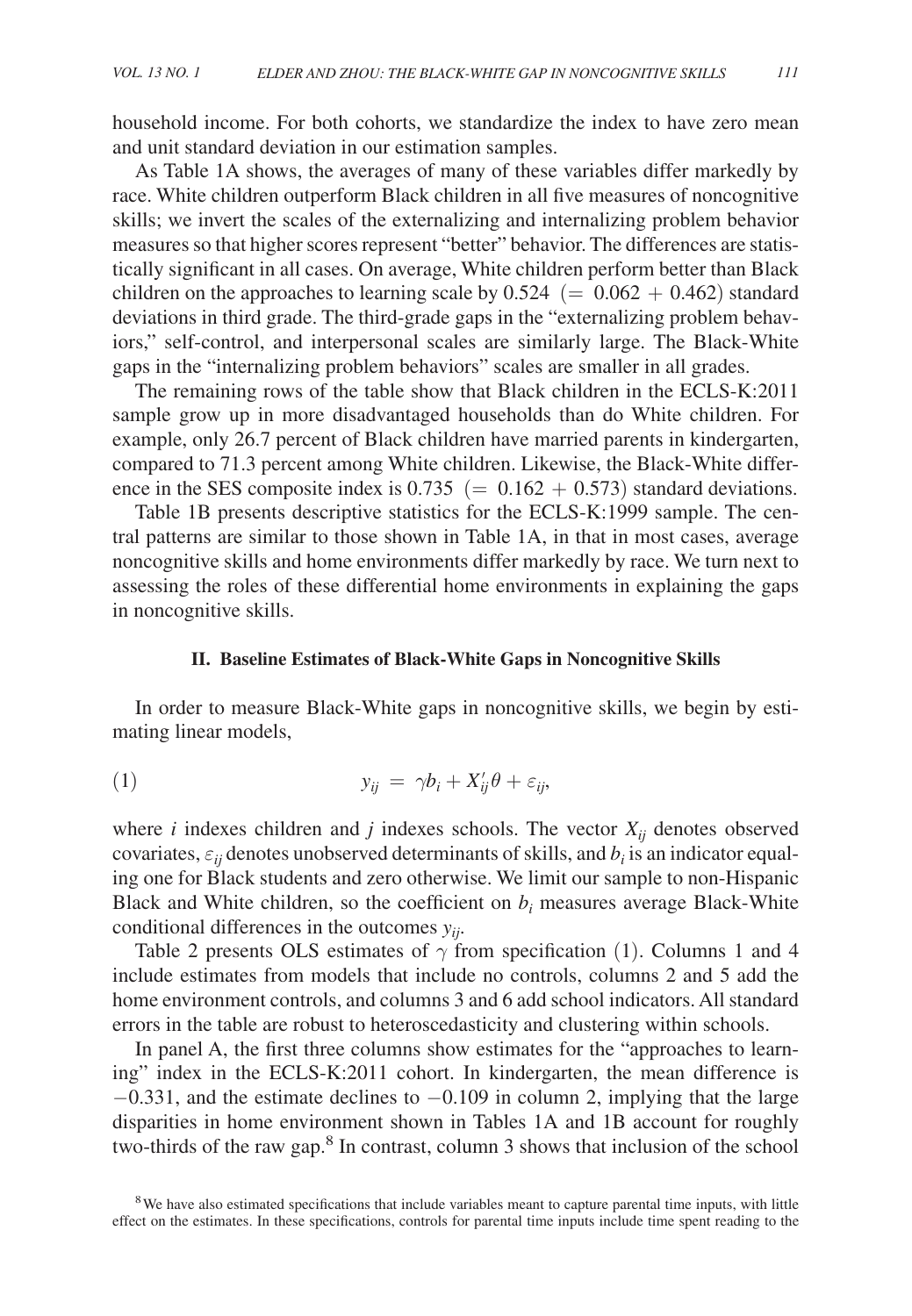|                                   | White                    | <b>Black</b>              |  |
|-----------------------------------|--------------------------|---------------------------|--|
| Variable                          | $(Observations = 9,824)$ | (Observations = $2,469$ ) |  |
| Approaches to learning            |                          |                           |  |
| Kindergarten                      | 0.108                    | $-0.346$                  |  |
| First grade                       | 0.084                    | $-0.357$                  |  |
| Third grade                       | 0.088                    | $-0.458$                  |  |
| Fifth grade                       | 0.087                    | $-0.451$                  |  |
| Externalizing problem behaviors   |                          |                           |  |
| Kindergarten                      | 0.066                    | $-0.358$                  |  |
| First grade                       | 0.056                    | $-0.383$                  |  |
| Third grade                       | 0.075                    | $-0.552$                  |  |
| Fifth grade                       | 0.070                    | $-0.554$                  |  |
| Self-control                      |                          |                           |  |
| Kindergarten                      | 0.107                    | $-0.412$                  |  |
| First grade                       | 0.090                    | $-0.380$                  |  |
| Third grade                       | 0.088                    | $-0.530$                  |  |
| Fifth grade                       | 0.082                    | $-0.528$                  |  |
| Interpersonal skills              |                          |                           |  |
| Kindergarten                      | 0.065                    | $-0.127$                  |  |
| First grade                       | 0.069                    | $-0.164$                  |  |
| Third grade                       | 0.081                    | $-0.415$                  |  |
| Fifth grade                       | 0.092                    | $-0.195$                  |  |
| Internalizing problem behaviors   |                          |                           |  |
| Kindergarten                      | $-0.040$                 | 0.014                     |  |
| First grade                       | $-0.020$                 | $-0.004$                  |  |
| Third grade                       | 0.012                    | $-0.105$                  |  |
| Fifth grade                       | $-0.081$                 | 0.172                     |  |
| Family background characteristics |                          |                           |  |
| Mother's education                | 13.929                   | 12.883                    |  |
|                                   | (1.932)                  | (1.724)                   |  |
| Father's education                | 14.025                   | 13.096                    |  |
|                                   | (2.138)                  | (1.864)                   |  |
| Parents married                   | 0.775                    | 0.302                     |  |
|                                   | (0.417)                  | (0.459)                   |  |
| SES composite index               | 0.236                    | $-0.357$                  |  |
|                                   | (0.736)                  | (0.755)                   |  |
|                                   |                          |                           |  |

#### Table 1B—Summary Statistics by Race of Noncognitive Skills and Family and Student Characteristics: ECLS-K:1999

indicators increases the estimated gap to −0.242, which seemingly suggests that Black students systematically attend "better" schools—in terms of producing noncognitive skills—than do White students. Below we present an alternative explanation for why the point estimates are larger in absolute value in column 3 than in column 2: systematic differences across schools in what teacher-reported measures of noncognitive skills actually measure.<sup>9</sup> Specifically, reference biases may induce

child, telling stories, singing songs, helping the child create art, helping with chores, playing games, teaching nature or science, building something with the child, engaging in sports, visiting the library, going to a concert, visiting a museum, visiting a zoo, attending a sporting event, helping with homework, and helping children practice numbers.

<sup>&</sup>lt;sup>9</sup>We also estimate alternative specifications in which we include indicators for teachers rather than for schools, and the resulting estimates are similar to those in column 3 in all cases. We return to this issue below in the context of the mechanisms that drive differences across schools in reported noncognitive skills.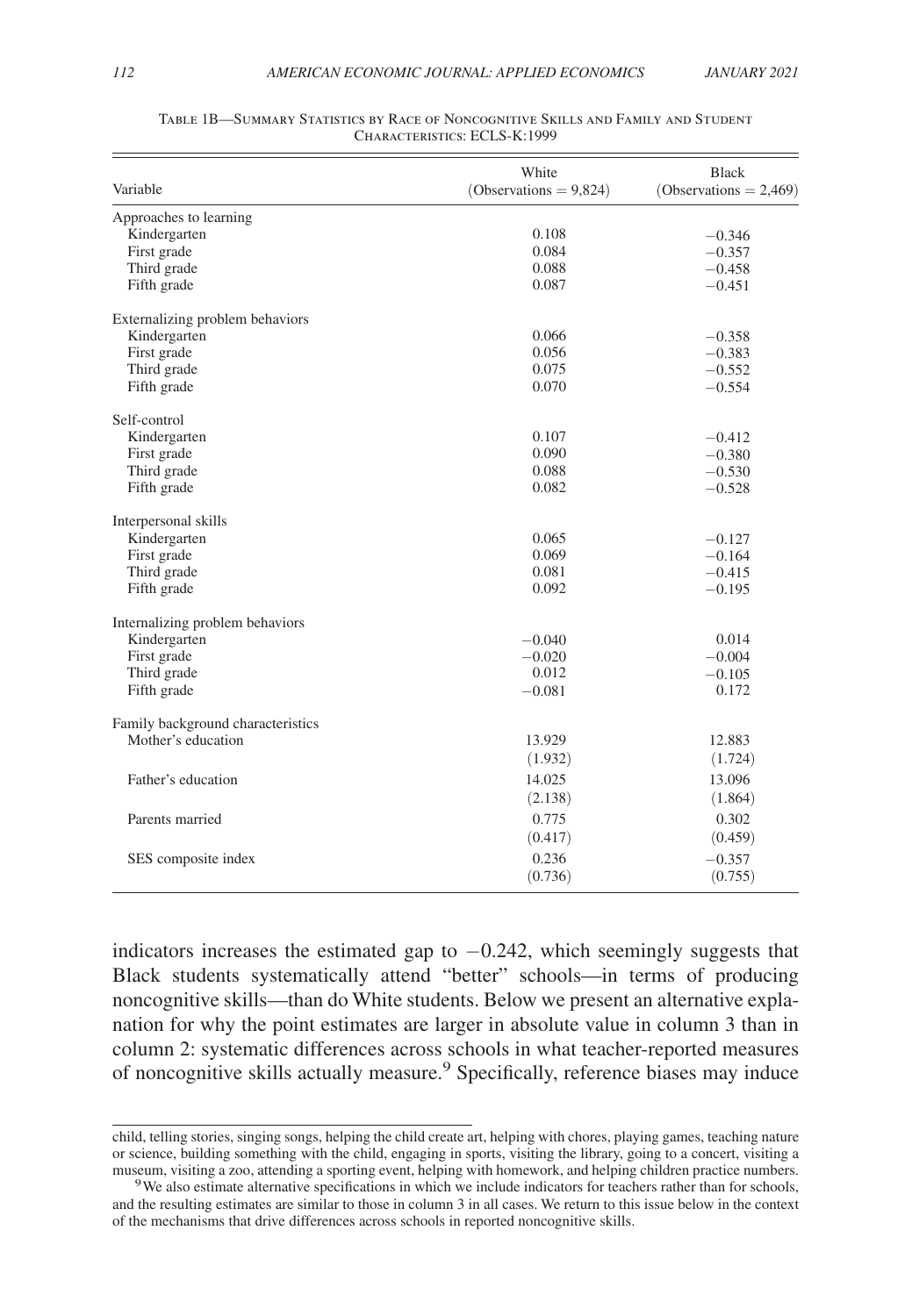|                                                   |                     | ECLS-K:2011         |                     |              |                     | ECLS-K:1999         |                     |
|---------------------------------------------------|---------------------|---------------------|---------------------|--------------|---------------------|---------------------|---------------------|
|                                                   | (1)                 | (2)                 | (3)                 |              | (4)                 | (5)                 | (6)                 |
| Panel A. Approaches to learning                   |                     |                     |                     |              |                     |                     |                     |
| Kindergarten                                      | $-0.331$<br>(0.026) | $-0.109$<br>(0.028) | $-0.242$<br>(0.040) | Kindergarten | $-0.454$<br>(0.025) | $-0.200$<br>(0.035) | $-0.242$<br>(0.050) |
| Grade 1                                           | $-0.416$<br>(0.030) | $-0.158$<br>(0.032) | $-0.284$<br>(0.048) | Grade 1      | $-0.441$<br>(0.027) | $-0.178$<br>(0.037) | $-0.251$<br>(0.055) |
| Grade 2                                           | $-0.431$<br>(0.032) | $-0.129$<br>(0.034) | $-0.175$<br>(0.053) | Grade 3      | $-0.545$<br>(0.034) | $-0.206$<br>(0.047) | $-0.350$<br>(0.073) |
| Grade 3                                           | $-0.524$<br>(0.035) | $-0.218$<br>(0.037) | $-0.274$<br>(0.058) | Grade 5      | $-0.538$<br>(0.036) | $-0.182$<br>(0.052) | $-0.221$<br>(0.082) |
| Panel B. Externalizing problem behaviors          |                     |                     |                     |              |                     |                     |                     |
| Kindergarten                                      | $-0.398$<br>(0.027) | $-0.172$<br>(0.029) | $-0.260$<br>(0.042) | Kindergarten | $-0.424$<br>(0.027) | $-0.249$<br>(0.035) | $-0.270$<br>(0.050) |
| Grade 1                                           | $-0.432$<br>(0.031) | $-0.197$<br>(0.034) | $-0.274$<br>(0.050) | Grade 1      | $-0.439$<br>(0.027) | $-0.222$<br>(0.037) | $-0.198$<br>(0.055) |
| Grade 2                                           | $-0.475$<br>(0.033) | $-0.231$<br>(0.036) | $-0.205$<br>(0.056) | Grade 3      | $-0.626$<br>(0.034) | $-0.290$<br>(0.047) | $-0.354$<br>(0.072) |
| Grade 3                                           | $-0.521$<br>(0.036) | $-0.246$<br>(0.039) | $-0.201$<br>(0.060) | Grade 5      | $-0.623$<br>(0.037) | $-0.309$<br>(0.053) | $-0.221$<br>(0.082) |
| Home environment controls<br>School fixed effects |                     | Χ                   | Х<br>X              |              |                     | Χ                   | Х<br>X              |
| Panel C. Self-control                             |                     |                     |                     |              |                     |                     |                     |
| Kindergarten                                      | $-0.399$<br>(0.027) | $-0.197$<br>(0.030) | $-0.262$<br>(0.042) | Kindergarten | $-0.519$<br>(0.026) | $-0.330$<br>(0.037) | $-0.272$<br>(0.051) |
| Grade 1                                           | $-0.452$<br>(0.031) | $-0.223$<br>(0.034) | $-0.285$<br>(0.050) | Grade 1      | $-0.470$<br>(0.027) | $-0.242$<br>(0.039) | $-0.241$<br>(0.056) |
| Grade 2                                           | $-0.492$<br>(0.034) | $-0.242$<br>(0.037) | $-0.162$<br>(0.056) | Grade 3      | $-0.619$<br>(0.034) | $-0.320$<br>(0.049) | $-0.381$<br>(0.074) |
| Grade 3                                           | $-0.584$<br>(0.036) | $-0.284$<br>(0.039) | $-0.195$<br>(0.061) | Grade 5      | $-0.610$<br>(0.038) | $-0.282$<br>(0.054) | $-0.239$<br>(0.084) |
| Panel D. Interpersonal skills                     |                     |                     |                     |              |                     |                     |                     |
| Kindergarten                                      | $-0.301$<br>(0.027) | $-0.120$<br>(0.029) | $-0.274$<br>(0.041) | Kindergarten | $-0.192$<br>(0.023) | $-0.123$<br>(0.035) | $-0.086$<br>(0.049) |
| Grade 1                                           | $-0.389$<br>(0.031) | $-0.172$<br>(0.034) | $-0.262$<br>(0.050) | Grade 1      | $-0.234$<br>(0.025) | $-0.173$<br>(0.036) | $-0.077$<br>(0.051) |
| Grade 2                                           | $-0.433$<br>(0.034) | $-0.185$<br>(0.036) | $-0.212$<br>(0.056) | Grade 3      | $-0.496$<br>(0.035) | $-0.238$<br>(0.049) | $-0.349$<br>(0.075) |
| Grade 3                                           | $-0.486$<br>(0.036) | $-0.215$<br>(0.039) | $-0.197$<br>(0.060) | Grade 5      | $-0.287$<br>(0.034) | $-0.199$<br>(0.051) | 0.044<br>(0.078)    |
| Home environment controls<br>School fixed effects |                     | Х                   | X<br>X              |              |                     | X                   | Х<br>X              |
| Panel E. Internalizing problem behaviors          |                     |                     |                     |              |                     |                     |                     |
| Kindergarten                                      | $-0.086$<br>(0.027) | 0.070<br>(0.030)    | $-0.024$<br>(0.043) | Kindergarten | 0.054<br>(0.022)    | 0.123<br>(0.033)    | 0.040<br>(0.047)    |
| Grade 1                                           | $-0.114$<br>(0.031) | 0.042<br>(0.035)    | 0.009<br>(0.051)    | Grade 1      | 0.016<br>(0.026)    | 0.035<br>(0.036)    | $-0.035$<br>(0.051) |
| Grade 2                                           | $-0.116$<br>(0.033) | 0.066<br>(0.037)    | 0.001<br>(0.058)    | Grade 3      | $-0.117$<br>(0.035) | 0.077<br>(0.050)    | 0.043<br>(0.076)    |
| Grade 3                                           | $-0.107$<br>(0.036) | 0.091<br>(0.040)    | $-0.006$<br>(0.063) | Grade 5      | 0.252<br>(0.035)    | 0.204<br>(0.049)    | 0.030<br>(0.074)    |
| Home environment controls<br>School fixed effects |                     | X                   | X<br>Χ              |              |                     | Χ                   | Х<br>Х              |

Table 2—Estimated Racial Gaps in Noncognitive Skills, 1999 and 2011 ECLS-K Cohorts

*Note:* Each entry in the table corresponds to an estimate from a separate regression of a measure of noncognitive skills, corresponding to equation (1) in the text.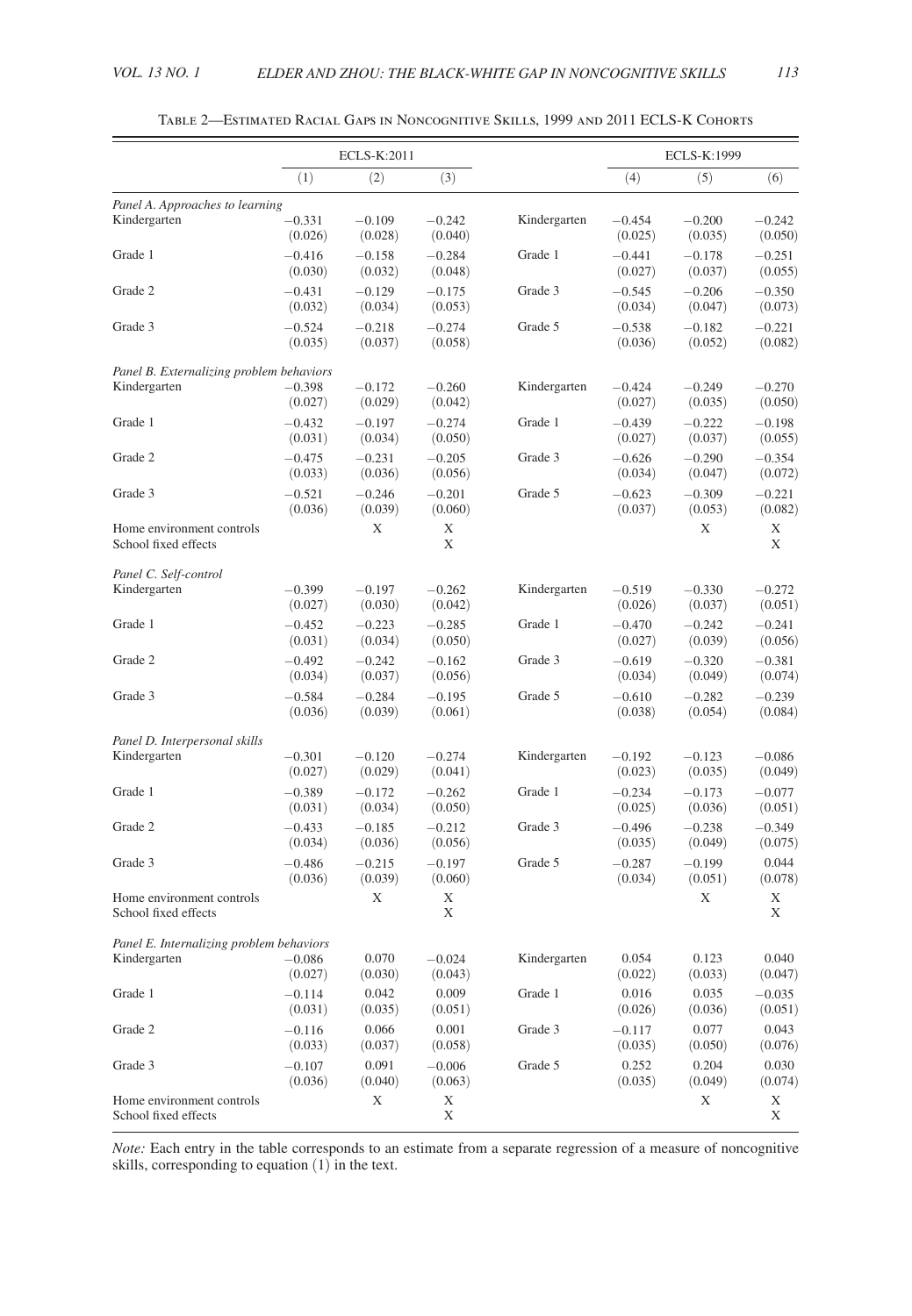teachers to understate students' noncognitive skills in high-achieving schools relative to students in lower-performing schools.

The estimates in panel A for grades 1, 2, and 3 in ECLS-K:2011 are similar to those from kindergarten, in that the inclusion of the home environment controls substantially reduces the estimated gaps in each grade, while the inclusion of school fixed effects increases those gaps. Although the raw gap widens monotonically between kindergarten and third grade, there are no clear temporal patterns in the estimates in column 3.

Similar patterns emerge in the ECLS-K:1999 cohort, as shown in columns 4–6. Again, the estimated gaps shrink with the inclusion of the home environment controls but widen with the inclusion of school fixed effects. The estimates in columns 3 and 6 are similar in magnitude when comparing the same grades.

Finally, panels B, C, D, and E show estimates from specification (1) based on the "externalizing problem behaviors," "self-control," "interpersonal skills," and "internalizing problem behaviors" scales as dependent variables. Most of the estimates are similar in magnitude to the analogous estimates in panel A. Unlike in panel A, including school fixed effects does not uniformly inflate the estimated gaps in panels B–E. Across all five measures, the magnitudes of the point estimates are broadly similar for the two ECLS-K cohorts, especially in kindergarten and first grade, implying that Black students made little measurable progress in catching up to White students between 1999 and 2011. Given this similarly, we focus primarily on the ECLS-K:2011 cohort hereafter.

In sum, the baseline estimates from Tables 1 and 2 show that Black elementary school students lag behind White students on several dimensions of noncognitive skills. By the end of third grade, the raw gaps in five noncognitive skills are roughly 0.5 to 0.6 standard deviations, but conditioning on controls for home and school environments reduces the estimated gaps by 45 to 66 percent. We turn next to assessing whether these estimates can be interpreted as the differences in noncognitive skills between Black and White children.

# **III. Teachers' Subjective Ratings of Cognitive and Noncognitive Skills**

## A. *Objective and Subjective Measures of Cognitive Skills*

The estimates in Table 2 are consistent with large Black-White differences in several dimensions of noncognitive skills. An important limitation of these findings, however, is that the measures of noncognitive skills available in the ECLS-K cohorts are arguably subjective, in that they are based on teacher-provided ratings. In contrast, achievement- test-based measures of cognitive skills available in the ECLS-K have not only been found to have high levels of reliability and content validity, but they are also regularly de-identified before grading, eliminating one potential source of subjectivity.10 As a result, one might suspect that teachers' biases in favor of White students might account for at least some of the observed Black-White gaps.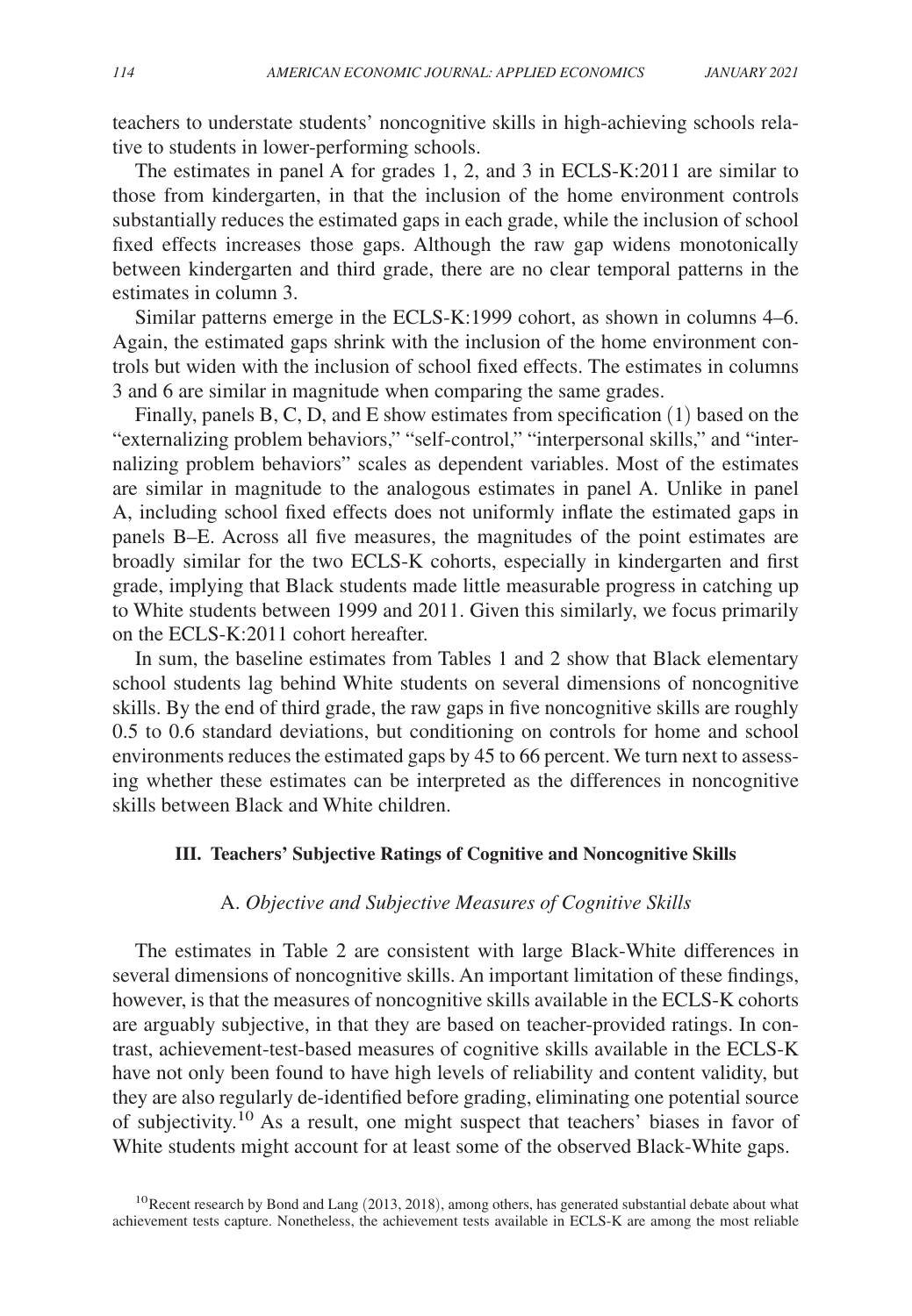

Figure 1. Average Observed Skills by School Racial Composition among Third-Grade Black Students in ECLS-K:2011

As noted above, one puzzle that emerges from Table 2 is why the estimated noncognitive skill gaps do not systematically decline after the inclusion of school fixed effects. Because of the close links between residential location and school attendance, including school indicators is roughly similar to including neighborhood indicators (Fryer and Levitt 2006), and previous research has found strong associations between skills and neighborhood characteristics. Moreover, in our own estimates based on the ECLS-K:2011, we find that the inclusion of school indicators substantially reduces Black-White gaps in achievement test scores, especially in grades 2 and 3; we include these results in online Appendix Table A1.

In order to understand how teachers form ratings of noncognitive skills, we first look to teachers' analogous ratings of cognitive skills. Figure 1 displays the association between school racial composition and six metrics of skills among third-grade Black students in ECLS-K:2011. We bin Black students into 20 equally sized categories and plot the average level of skills in each bin. For example, the top-left panel shows that average math IRT scores among Black students who attended schools with the smallest fraction of minority (Black or Hispanic) students were approximately 0.4 standard deviation units below the full-sample mean. Average scores are

of any survey-based test; NCES psychometric reports for the original ECLS-K:1999 suggest that both math and reading IRT tests have test-retest reliabilities of over 0.9 in all grades (NCES 2002).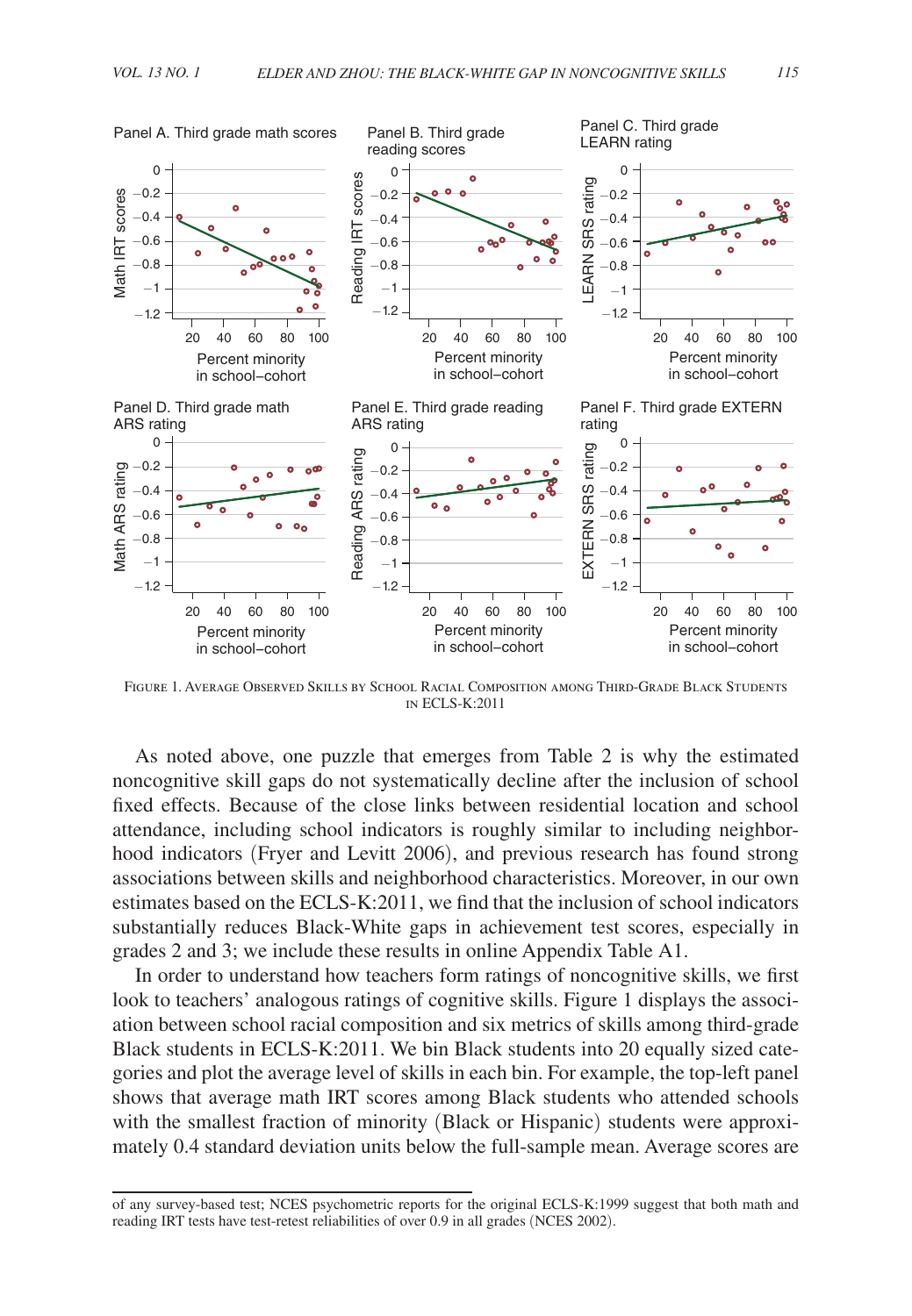strongly declining in the school minority share: in the bins with the highest minority shares in the school, the averages were roughly one standard deviation below the overall mean.

The bottom-left panel in the figure, labeled "Third-Grade Math ARS Rating," measures students' math skills as rated by teachers' responses to the Academic Rating Scales (ARS) surveys. The ARS are designed to reflect students' proficiency scores in a subject, and in principle they should capture similar variation as that measured by IRT scores. However, in sharp contrast to the top panel, there is a weak positive relationship between school racial composition and Black students' average ARS scores. Results for reading proficiency, shown in the middle panels, are nearly identical: IRT test scores among Black students are steeply decreasing in school minority shares, while ARS scores are slightly increasing.<sup>11</sup>

One interpretation of the patterns shown in the left and center panels of Figure 1 is that ARS ratings and IRT test scores measure different dimensions of skills. Table 3 presents evidence suggesting that this interpretation is likely to be incorrect. Each entry in the table corresponds to an estimate from a separate regression of a measure of third-grade cognitive skills (either standardized ARS ratings or standardized IRT test scores) on a measure of home environment, using the ECLS-K:2011 sample of White students only. All estimated models include school indicators.

The table shows that ARS ratings and IRT scores have nearly identical relationships with the home environment variables among White students in ECLS-K:2011. For example, an additional year of mother's education is associated with a 0.129 standard deviation increase in ARS math ratings and a 0.121 standard deviation increase in IRT math test scores, on average. The point estimates are similar in all cases, and we reject the equality of the two coefficients at the 10 percent level in only one case, for math skills' relationship with the number of books that the child has in the home.<sup>12</sup>

We also note an additional implication of the results in Table 3: the similarity of the estimates for ARS ratings and IRT scores implies that teachers do not appear to evaluate students relative to expectations within schools. For example, if teachers have lower expectations for students from disadvantaged backgrounds, we would expect that ARS ratings across the SES distribution would be compressed relative to IRT scores. We do not find evidence of such compression within schools, suggesting that teachers do not use performance relative to expectations when reporting ARS ratings.

 $11$ It is plausible that teacher-reported subjective assessments distort not only the location of student skills but also within-school variances in those skills. This scenario is especially likely if the within-school dispersion of skills differs across schools in a systematic way, such as with respect to school minority shares. In order to explore this possibility, we created a series of figures analogous to Figure 1 except that the *x*-axis measures within-school dispersion in skills rather than within-school averages. In practice, we find only limited evidence that the variance of the subjective measures differs within schools from the corresponding within-school variance of the objective measures. Nonetheless, such distortions may exist; to the extent that they do, it is unclear how they would bias measured Black-White gaps in noncognitive skills, as the resulting bias would depend on how the dispersion in skills is related to within-school Black-White gaps.

<sup>12</sup>We note that because the distribution of *p*-values is uniform over the  $[0,1]$  interval under a true null, the probability of finding at least one *p*-value below 0.1 when testing 14 true independent hypotheses is roughly 0.651.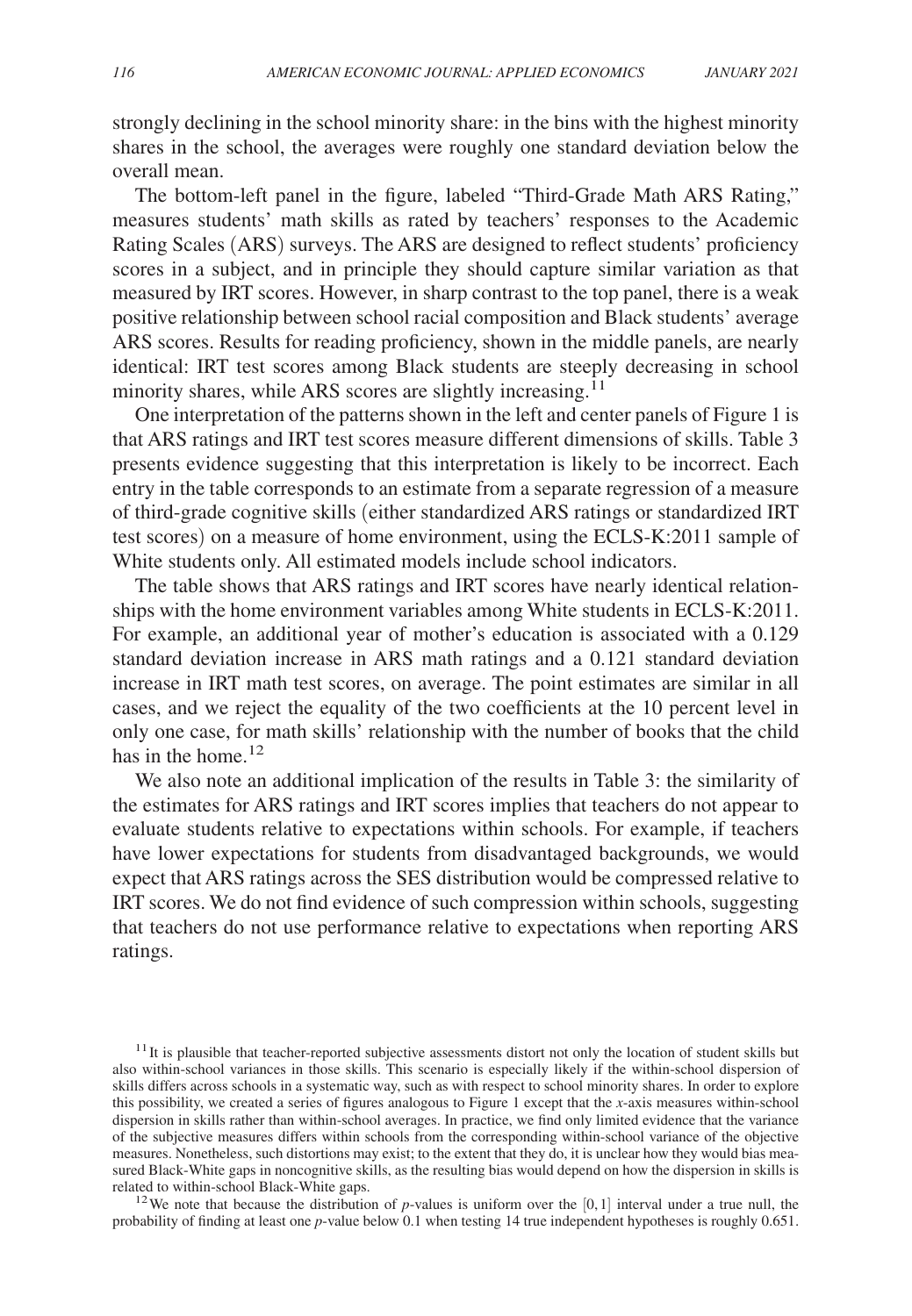|                             | Math skills        |                                  |                                               | Reading skills     |                                  |                                               |
|-----------------------------|--------------------|----------------------------------|-----------------------------------------------|--------------------|----------------------------------|-----------------------------------------------|
|                             | ARS ratings<br>(1) | <b>IRT</b> test<br>scores<br>(2) | <i>p</i> -value for<br>$H_0$ : (1)=(2)<br>(3) | ARS ratings<br>(4) | <b>IRT</b> test<br>scores<br>(5) | <i>p</i> -value for<br>$H_0$ : (4)=(5)<br>(6) |
| Mother's education          | 0.129<br>(0.008)   | 0.121<br>(0.008)                 | 0.433                                         | 0.136<br>(0.008)   | 0.127<br>(0.008)                 | 0.388                                         |
| Father's education          | 0.124<br>(0.008)   | 0.105<br>(0.008)                 | 0.116                                         | 0.127<br>(0.008)   | 0.117<br>(0.008)                 | 0.381                                         |
| Parents married             | 0.349<br>(0.039)   | 0.296<br>(0.038)                 | 0.246                                         | 0.345<br>(0.040)   | 0.327<br>(0.039)                 | 0.695                                         |
| Two-parent household        | 0.425<br>(0.045)   | 0.387<br>(0.043)                 | 0.467                                         | 0.426<br>(0.046)   | 0.397<br>(0.044)                 | 0.557                                         |
| Number of books child has   | 0.002<br>(0.000)   | 0.003<br>(0.000)                 | 0.035                                         | 0.003<br>(0.000)   | 0.003<br>(0.000)                 | 0.952                                         |
| SES composite index         | 0.486<br>(0.026)   | 0.432<br>(0.025)                 | 0.185                                         | 0.505<br>(0.026)   | 0.471<br>(0.026)                 | 0.362                                         |
| Child's birth weight $(oz)$ | 0.005<br>(0.001)   | 0.006<br>(0.001)                 | 0.119                                         | 0.003<br>(0.001)   | 0.003<br>(0.001)                 | 0.920                                         |

Table 3—Associations between Home Environment Controls and Cognitive Skills among White Third-Grade Students, ECLS-K:2011

*Notes:* (i) Each entry in the table corresponds to an estimate from a separate regression of a measure of cognitive skills on a measure of home environment. (ii) All estimated models also control for school fixed effects. (iii) All standard errors are robust to heteroscedasticity and clustering within schools.

If ARS ratings and IRT test scores capture the same dimensions of skills, then what explains the patterns shown in Figure 1? One potential mechanism is that ARS ratings are driven primarily by comparisons across children in the same school. In ECLS-K:2011, ARS ratings are based on an integer scale from 0 to 4, where the ratings of 0, 1, 2, 3, and 4 represent "far below grade level," "below grade level," "at grade level," "above grade level," and "far above grade level," respectively. The definition of "at grade level," however, is potentially a function of the classroom's achievement distribution. In particular, teachers might implicitly define "at grade level" as the mean of the within-classroom distribution of proficiency. The relative insensitivity of mean ARS ratings to the racial distributions of schools shown in Figure 1—despite the strong association between IRT test scores and those racial distributions—is consistent with this sort of reference bias.

# B. *Implications for Noncognitive Skills*

The preceding discussion compared two measures of cognitive skills, but it likely has implications for our measures of noncognitive skills, for which we only have relatively subjective measures. To see why, we return to Figure 1. The rightmost panels show the average values of the "approaches to learning" and "externalizing problem behaviors" scales among Black students, labeled "LEARN rating" and "EXTERN rating," respectively. As was the case for the math and reading ARS ratings, both measures of noncognitive skills are weakly increasing in school minority shares. The similarity across the four teacher-provided ratings is striking, given that all are based on qualitative ratings without obvious objective scales. If ARS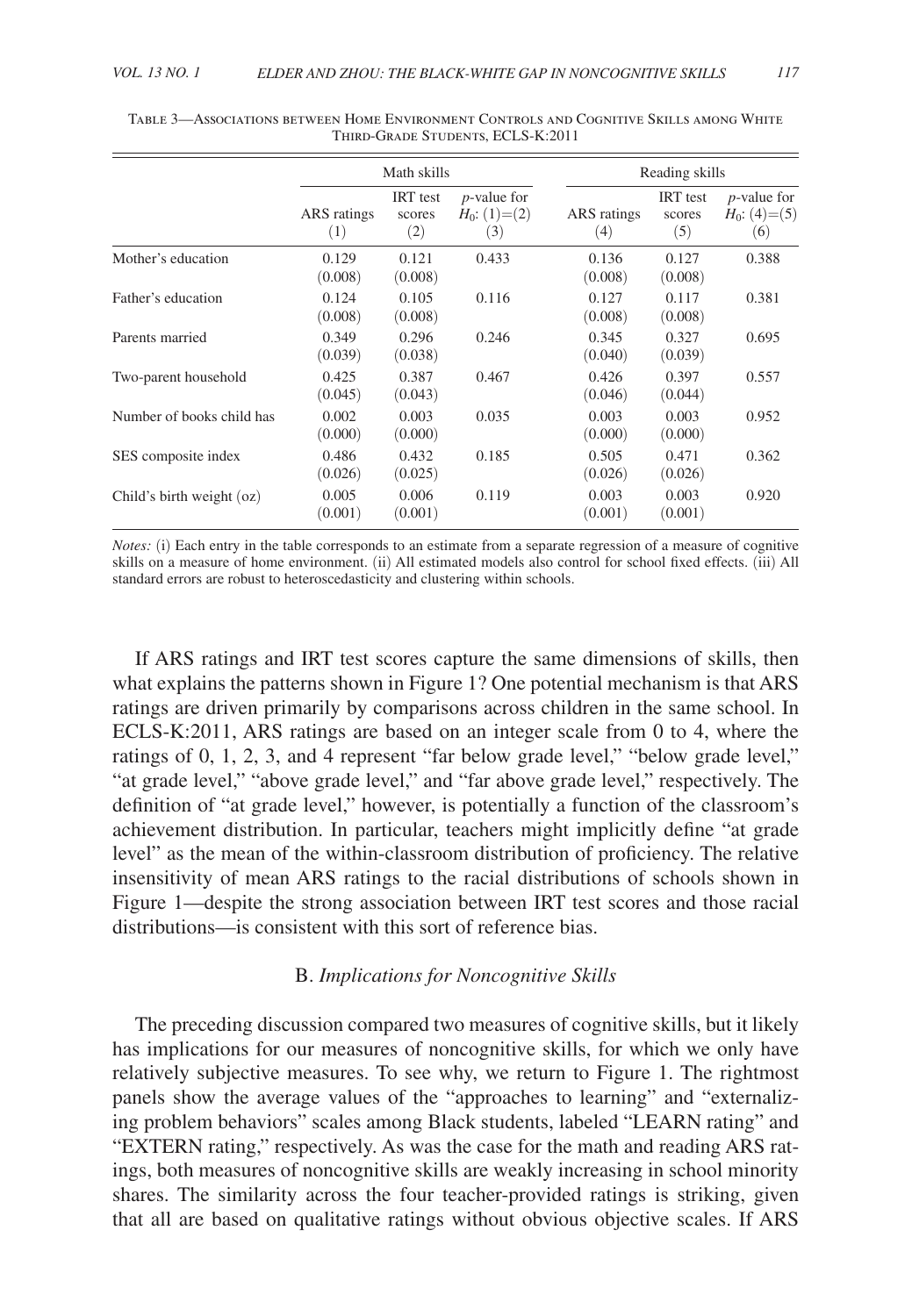ratings understate differences across schools in cognitive skill levels, then it is likely that teacher reports of noncognitive skills understate differences across schools in noncognitive skill levels.

Several previous researchers have argued that reference bias may play a significant role in teacher and parent reports of noncognitive skills. Heckman and Kautz (2012) point out that all psychological measurements are calibrated based on observed behavior and that the behaviors used to measure one trait can be influenced by the traits of others. Similarly, West et al. (2016) find that students who are randomly selected to enroll in charter schools self-report lower levels of grit and self-control than those who were not selected, presumably due to differences in peer composition and school environment. Most relevant to our analysis, Lundberg (2017, 234) writes that "[m]easures of children's noncognitive skills that are based on teacher and parent reports of externalizing behavior, lying, or the child's ability to maintain focus on an assigned task are likely to be much more sensitive than cognitive test results to incentives, expectations, and peer effects." In sum, environments appear to influence reports of noncognitive skills.<sup>13</sup>

Figure 2 presents additional evidence about the comparability of noncognitive skill ratings across schools in ECLS-K:2011. Unlike Figure 1, this figure focuses on home environment characteristics that predict noncognitive skills. The top panels show binned averages of the SES composite index, maternal education, and maternal marriage rates, while the bottom panels show regression-based predictions of the approaches to learning, externalizing problem behaviors, and self-control skill indices, respectively. These predicted indices are based on OLS regressions of each noncognitive skill rating on the vector of home environment variables and school indicators. In order to focus on the home environments themselves, we exclude the school indicators when we form the predicted indices. The figure shows that Black students in predominantly minority schools are substantially disadvantaged in comparison to Black students in predominantly White schools along dimensions that predict noncognitive skill ratings within schools.

Overall, the patterns shown in Figures 1 and 2 strongly suggest that teachers' opinions of what constitutes "normal" levels of achievement and behavior are systematically different in schools with disadvantaged student populations as compared to more advantaged schools. Because of these reference biases, the unconditional gaps in teacher-reported skills (both cognitive and noncognitive) might understate true Black-White disparities in these skills. We turn next to our approaches to measuring Black-White skill gaps in the context of reference bias.

<sup>&</sup>lt;sup>13</sup>Schmitt et al. (2007) and Kautz et al. (2015) provide additional evidence regarding the comparability of noncognitive skills measures across groups in different environments. For example, Schmitt et al. (2007) describe the difficulties in interpreting differences across cultures. Using a cross-country survey, they find that, for example, South Korea ranks near the bottom of all countries surveyed in terms of self-reported conscientiousness, in spite of ranking first in the number of hours worked per year. Overall, average self-reported conscientiousness and hours worked were slightly negatively correlated across countries; in contrast, these measures are positively related within individual countries.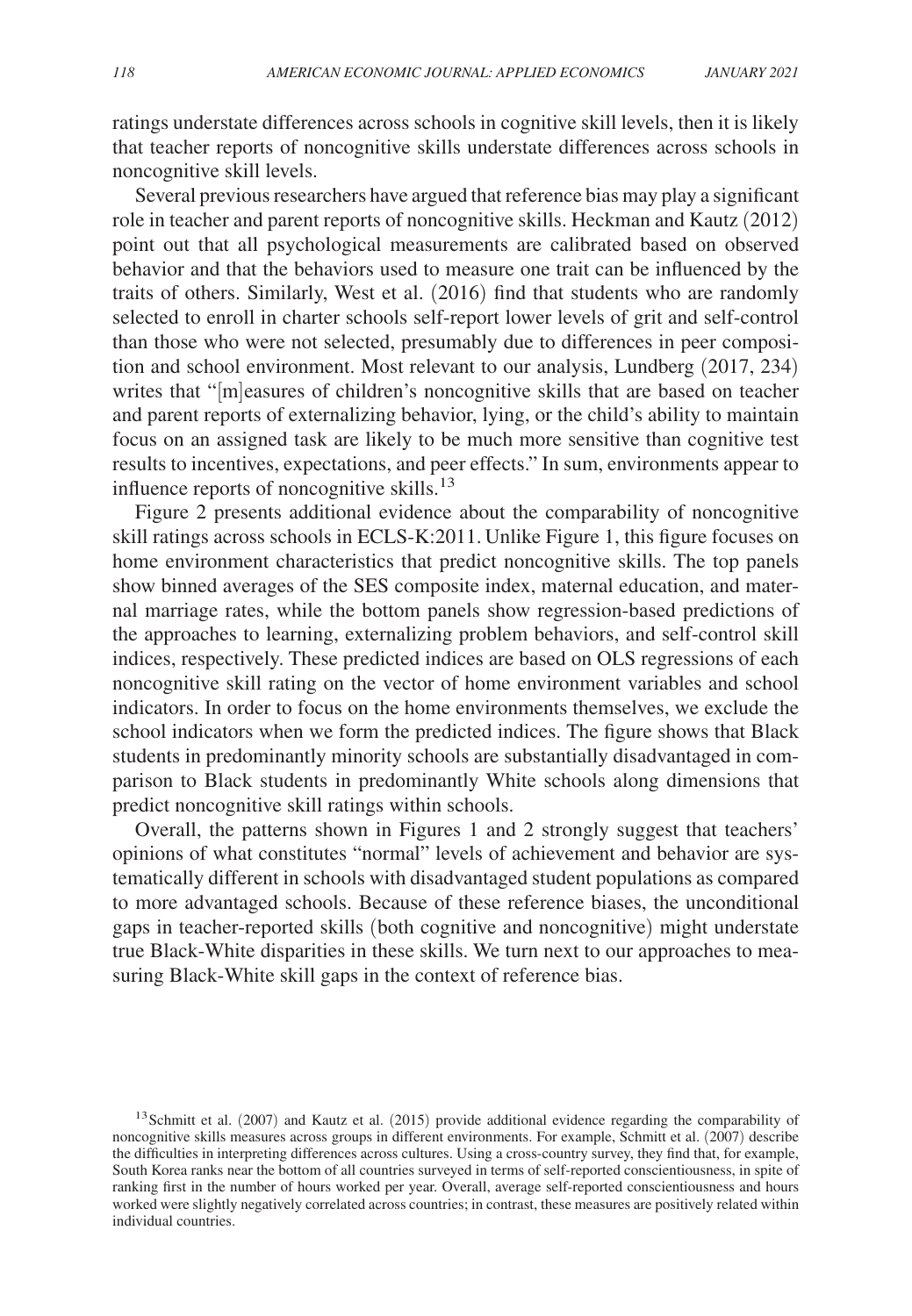

Figure 2. Average Characteristics by School Racial Composition among Third-Grade Black Students in ECLS-K:2011

# **IV. Estimating Latent Noncognitive Skills**

In this section, we describe our approaches to refining our estimates of noncognitive skill gaps. Let *yijs* denote the level of skill *j* for student *i* in school *s*, where  $j \in \{1, \ldots, J\}$  indexes dimensions of cognitive and noncognitive skills. We are interested in estimating Black-White gaps in noncognitive skills, but the presence of reference bias implies that the observed skill measures are potentially scaled differently in different schools. As a result, we view *yijs* as a latent variable, implying that  $\mu_{js}$ , the average level of skill *j* within school *s*, is also latent. In contrast, certain measures of skills, such as test scores, arguably capture scales that do not vary by school. Thus, for achievement test scores,  $y_{ijs}$  and  $\mu_{js}$  are arguably observed, not latent.<sup>14</sup>

<sup>14</sup>As argued by Heckman, Pinto, and Savelyev (2013) and Bond and Lang (2018), among others, test scores are noisy measures of latent cognitive skills. We are implicitly assuming that school-level averages eliminate all (or nearly all) of the noise in individual test scores so that school averages of those scores capture school averages of latent cognitive skills. Although this assumption may not precisely hold in practice, violations would be problematic for our estimation strategy only if deviations of school-average latent cognitive skills from test scores are systematically related to school averages of noncognitive skills.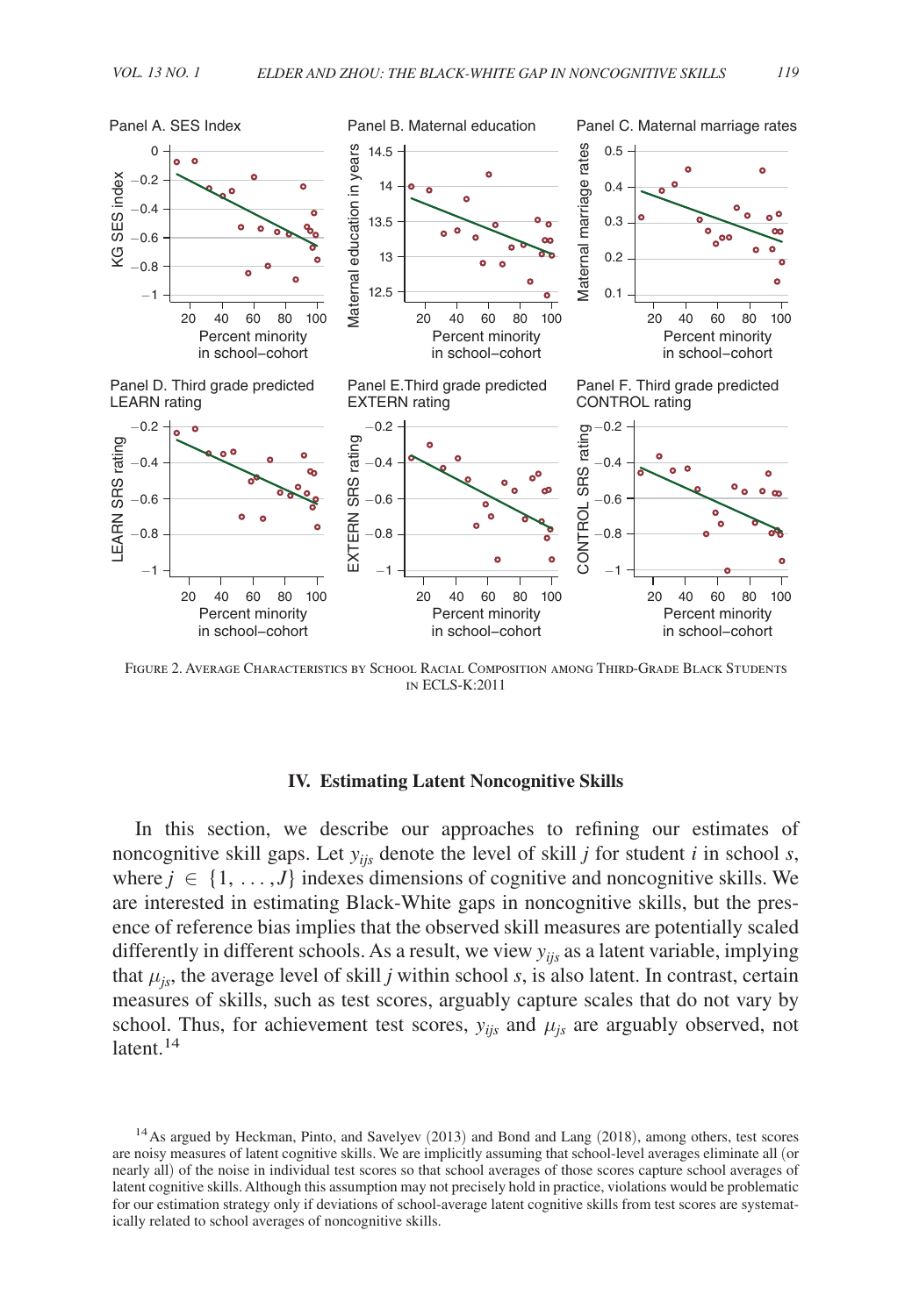To focus on the potential role of reference bias, we model observed teacher-reported skills as follows:

(2) 
$$
\tilde{y}_{ijs} = \beta_j b_i + \gamma_j X_s + \kappa_{js} + \varepsilon_{ijs},
$$

where  $\tilde{y}_{ijs}$  represents student *i*'s reported level of skill *j* when that student attends school  $s$ ,  $b_i$  is again an indicator equaling 1 if a student is Black and 0 otherwise,  $X_s$  captures measures of school-specific factors that affect skills, and  $\kappa_{js}$  is a school-specific measure of reference bias—it is constant for all students within a school for a skill *j*. We ignore individual controls and intercepts for simplicity, and we define  $\varepsilon_{ijs}$  to be orthogonal to  $b_i$ ,  $X_s$ , and  $\kappa_{js}$ .

Our baseline estimates captured Black-White differences in these reported skill measures:

(3) 
$$
E(\tilde{y}_{ijs}|b_i = 1) - E(\tilde{y}_{ijs}|b_i = 0)
$$

$$
= \beta_j + E(\gamma_j X_s + \kappa_{js}|b_i = 1) - E(\gamma_j X_s + \kappa_{js}|b_i = 0).
$$

However, our primary goal is to recover the Black-White differences in latent skills, i.e., the observed skills purged of the reference bias terms  $\kappa_{i,s}$ :

(4) 
$$
E(y_{ijs}|b_i = 1) - E(y_{ijs}|b_i = 0)
$$

$$
= \beta_j + E(\gamma_j X_s|b_i = 1) - E(\gamma_j X_s|b_i = 0).
$$

Because  $\kappa_{js}$  is constant within school-skill pairs, the latent within-school variance of skill *j*,  $\sigma_j^2$ , is identical to the corresponding observed within-school variance:

(5) 
$$
\sigma_j^2 \equiv E(y_{ijs} - \mu_{js})^2 = E(\tilde{y}_{ijs} - \tilde{\mu}_{js})^2, \text{ where } \tilde{\mu}_{js} = E(\tilde{y}_{ijs} | s).
$$

We pursue several strategies in order to estimate latent Black-White skill gaps. In the first, we impose additional structure on the variances of skills.

CONDITION 1: *The distributions of latent mean skills across schools*,  $F(\mu_{is})$ , are *equivalent for all skills j up to a proportionality factor given by*  $\sigma_j$ *; i.e.,*  $F(\mu_{js}/\sigma_j)$ *does not depend on j.*

Condition 1 implies that the ratio of the within-school variance of a skill to the corresponding between-school variance is constant across all skills *j*. It also implies that, for a given school *s*, the normalized "skill level" of a school,  $C_s \equiv (\mu_{js} - \mu_j)/\sigma_j$ , is constant across all skills, where  $\mu_j$  denotes the population mean level of skill  $j$ .<sup>15</sup>

<sup>&</sup>lt;sup>15</sup> Alternatively, one could implement the approaches described in this section focusing on classrooms rather than schools as the unit of analysis. In practice, we have found that our point estimates are relatively insensitive to this choice, but estimating classroom-specific reference biases rather than school-specific reference biases leads to less precise estimates of skill gaps.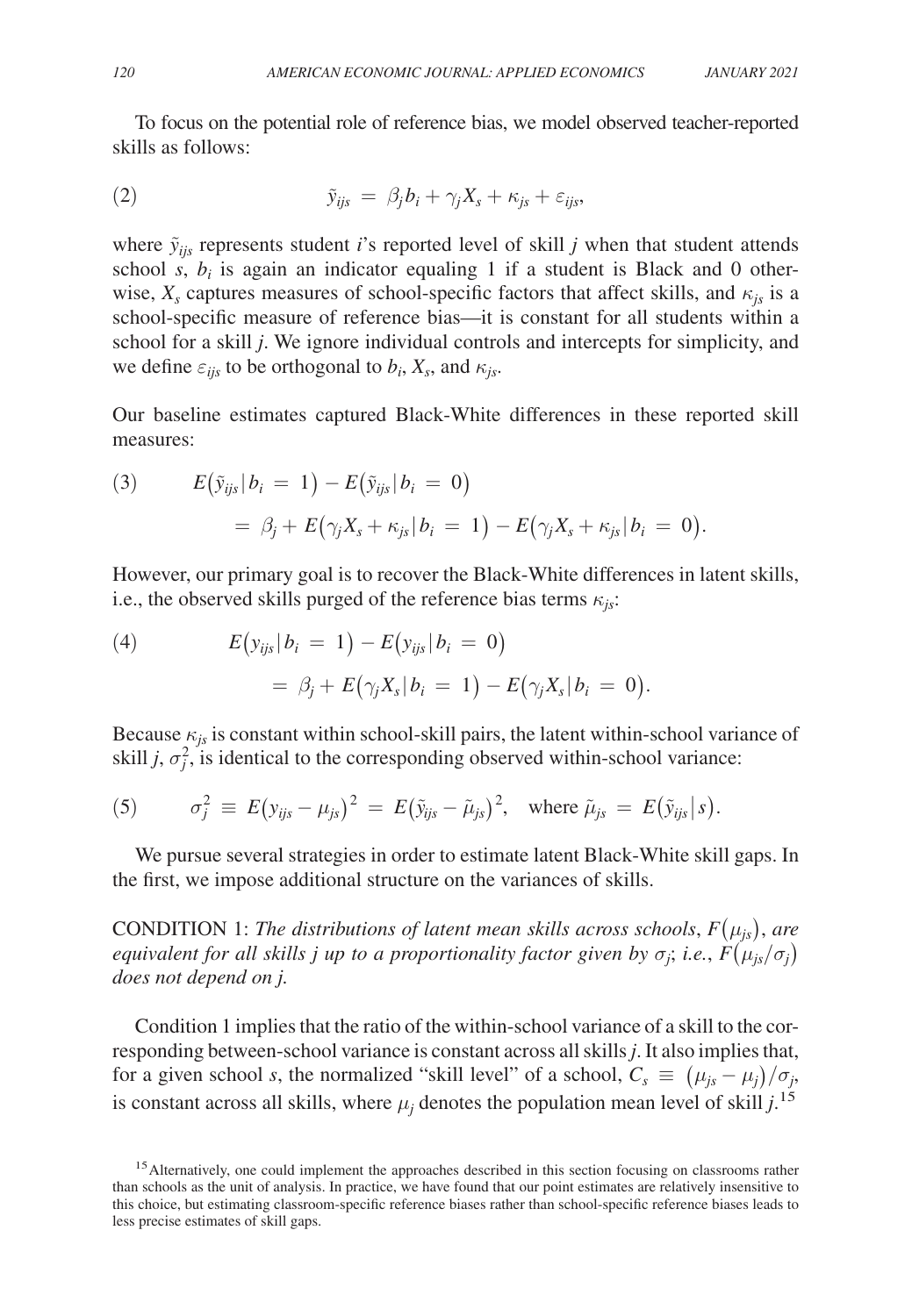To get a sense of how we use Condition 1 in practice, consider a school with an average mathematics IRT test score that lies 0.5 standard deviations above the overall population mean  $\mu_j$ . Condition 1 implies that the average levels of all skills among students in that school lie 0.5 standard deviations above their corresponding population means. If, instead, the school average of the observed "approaches to learning" index lies only 0.1 standard deviations above the overall sample mean, then Condition 1 implies that reference bias has distorted the teacher reports in that school to the extent that they are downward biased by  $0.4\sigma_j$ . To recover the latent index, we would add  $0.4\sigma_j$  to the observed approaches to learning scores for all students at that school, leaving all other features of the distribution unchanged; we then treat this new measure as our estimate of the latent index.

In sum, our estimation procedure is as follows:

**Step 1:** Choose a benchmark skill *k*, such as math IRT scores, to calculate  $\hat{C}_s = (\hat{\mu}_{ks} - \hat{\mu}_k)/\hat{\sigma}_k$  for each school *s*.

**Step 2:** For each subjective skill  $j \neq k$ , generate estimates  $\hat{\mu}_{js}$  using the estimates  $\hat{C}_s$  from Step 1 and the skill-specific estimates  $\hat{\sigma}_j$  and  $\hat{\mu}_j$ :

$$
\hat{\mu}_{js}~=~\hat{C}_s \times \hat{\sigma}_j + \hat{\mu}_j.
$$

**Step 3:** Estimate the individual latent measures for skill *j*:

$$
\hat{y}_{ijs} = \tilde{y}_{ijs} - (\tilde{\mu}_{js} - \hat{\mu}_{js}).
$$

**Step 4:** Standardize each estimated latent measure to have an identical sample variance to that of the corresponding observed measure. This allows us to compare the magnitudes of Black-White gaps in the latent measures to the analogous Black-White gaps in the observed measures shown in Table 2.

Before implementing this approach, we first provide additional evidence that the scales of reported noncognitive skills vary across schools. Table 4 presents the ratio of between-school variance to total variance in several observed skill measures in ECLS-K:2011. Panel A shows results for the teacher-reported scales, including three of our measures of noncognitive skills and the two ARS ratings. The first entry in column 1 shows that between-school variation accounts for only 8.5 percent of the total sample variation in the kindergarten "approaches to learning" index. The remaining rows in panel A show analogous estimates for the other four teacher-reported skill assessments and grades. In all cases, between-school variation accounts for little of the overall variation in any of the indices, consistent with Figure 1 above.

Panels B and C show that, in comparison to the teacher-reported assessments, between-school variation accounts for a much larger share of the total variation in relatively objective measures of skills. Panel B shows results for IRT test scores. In all grades, the estimated contribution of between-school variance to IRT test scores is roughly three to four times as large as that of the analogous teacher ARS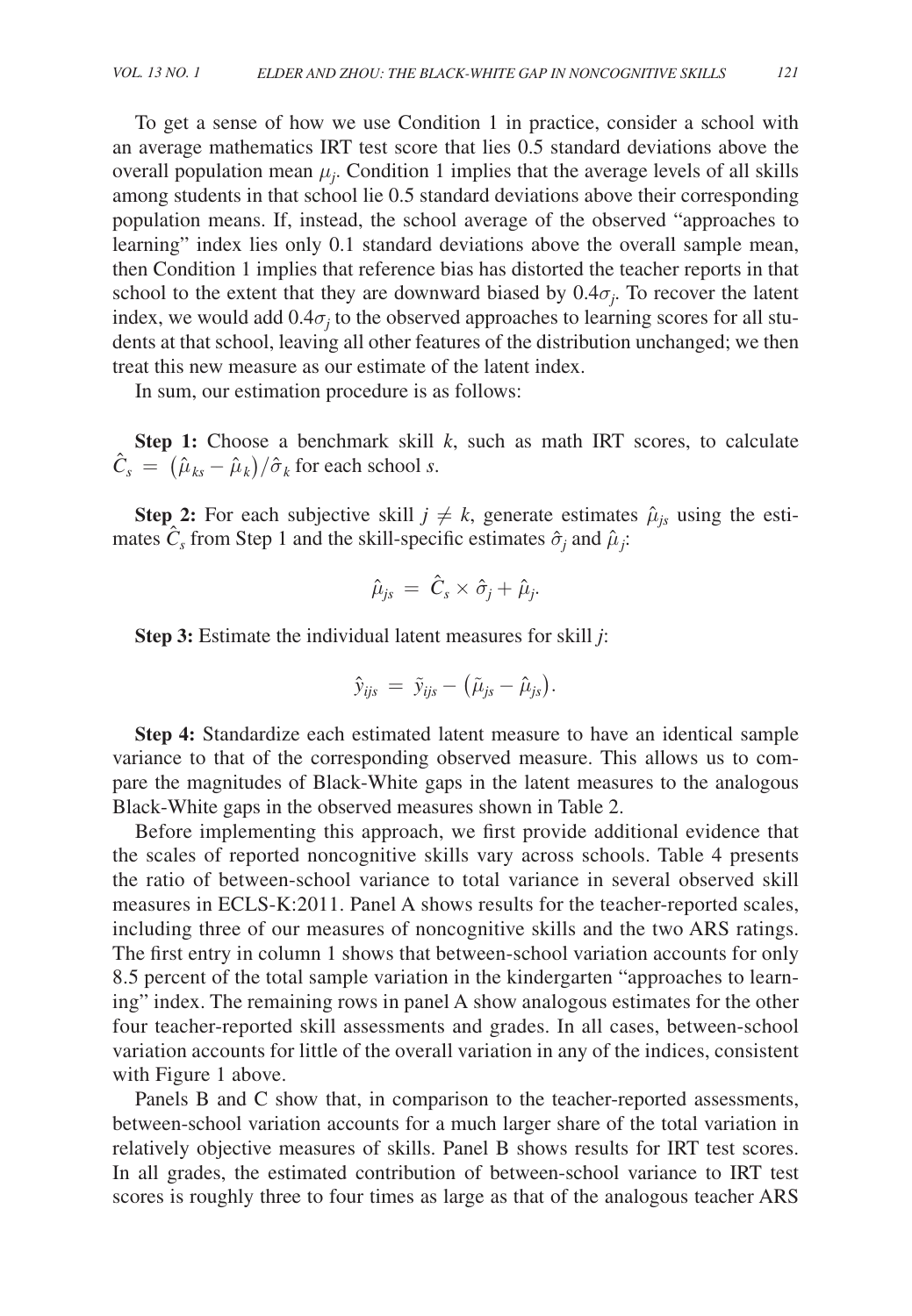|                                        | Kindergarten | 1st grade<br>(2) | 2nd grade<br>(3) | 3rd grade<br>(4) |
|----------------------------------------|--------------|------------------|------------------|------------------|
|                                        | (1)          |                  |                  |                  |
| Panel A. Teacher assessments           |              |                  |                  |                  |
| Approaches to learning                 | 0.085        | 0.066            | 0.069            | 0.079            |
| Externalizing problem behaviors        | 0.116        | 0.085            | 0.106            | 0.144            |
| Self-control                           | 0.127        | 0.101            | 0.088            | 0.110            |
| Math ARS rating                        | 0.063        | 0.093            | 0.099            | 0.078            |
| Reading ARS rating                     | 0.040        | 0.117            | 0.070            | 0.092            |
| Panel B. IRT test scores               |              |                  |                  |                  |
| Math                                   | 0.249        | 0.248            | 0.296            | 0.310            |
| Reading                                | 0.212        | 0.277            | 0.314            | 0.316            |
| Panel C. Predicted teacher assessments |              |                  |                  |                  |
| Approaches to learning                 | 0.322        | 0.311            | 0.307            | 0.309            |
| Externalizing problem behaviors        | 0.324        | 0.281            | 0.271            | 0.263            |
| Self-control                           | 0.323        | 0.314            | 0.291            | 0.262            |
| Math ability                           | 0.340        | 0.347            | 0.330            | 0.334            |
| Reading ability                        | 0.336        | 0.338            | 0.327            | 0.329            |

| TABLE 4—THE RATIO OF BETWEEN-SCHOOL VARIANCE TO TOTAL VARIANCE OF SKILL MEASURES IN |
|-------------------------------------------------------------------------------------|
| <b>ECLS-K: 2011</b>                                                                 |

*Notes:* (i) Each entry in the table corresponds to an estimate of the ratio of the between-school variance of a particular skill measure to its total variance. (ii) Predicted teacher assessments are generated from linear regressions of teacher assessment on the home environment variables and school fixed effects, forming predicted values based on the estimated coefficients on the home environment variables.

 ratings. Panel C shows estimates for the predicted teacher assessments described in Section IV. The estimates imply that there is much more sorting on the characteristics that predict noncognitive skills than on those skills themselves.

The intuition underlying Condition 1 is that the degree of sorting across schools on objective measures—such as test scores—is informative about the degree of sorting on the latent noncognitive skills. However, we acknowledge that the degree of sorting across schools may be considerably stronger for some skills than for others. The "skill level" of a school,  $C_s$ , is identified in the presence of a single objective measure, such as math IRT scores. When there are multiple objective measures such as math and reading IRT scores— $C_s$  is overidentified. In practice, we will estimate  $\hat{C}_s$  for both reading and math IRT scores and use the simple average of the two for each grade level. Below, we discuss the sensitivity of our results to alternatives such as using only one of the IRT scores or including characteristics of the home environment.

We turn next to our second approach to estimating latent Black-White skill gaps. Specifically, we gauge the strength of reference bias in a school by comparing the average of objective measures of cognitive skills in that school to the corresponding subjective ( teacher-provided) measures of cognitive skills. For example, under the assumption that math IRT test scores are free of reference bias, the difference between the within-school averages of those scores and math ARS ratings identifies  $\kappa_{is}$ , the reference bias in teacher-reported math skills. We then apply the following condition.

CONDITION 2: *The reference bias in teacher reports of student skills*,κ*js*, *does not vary across j.*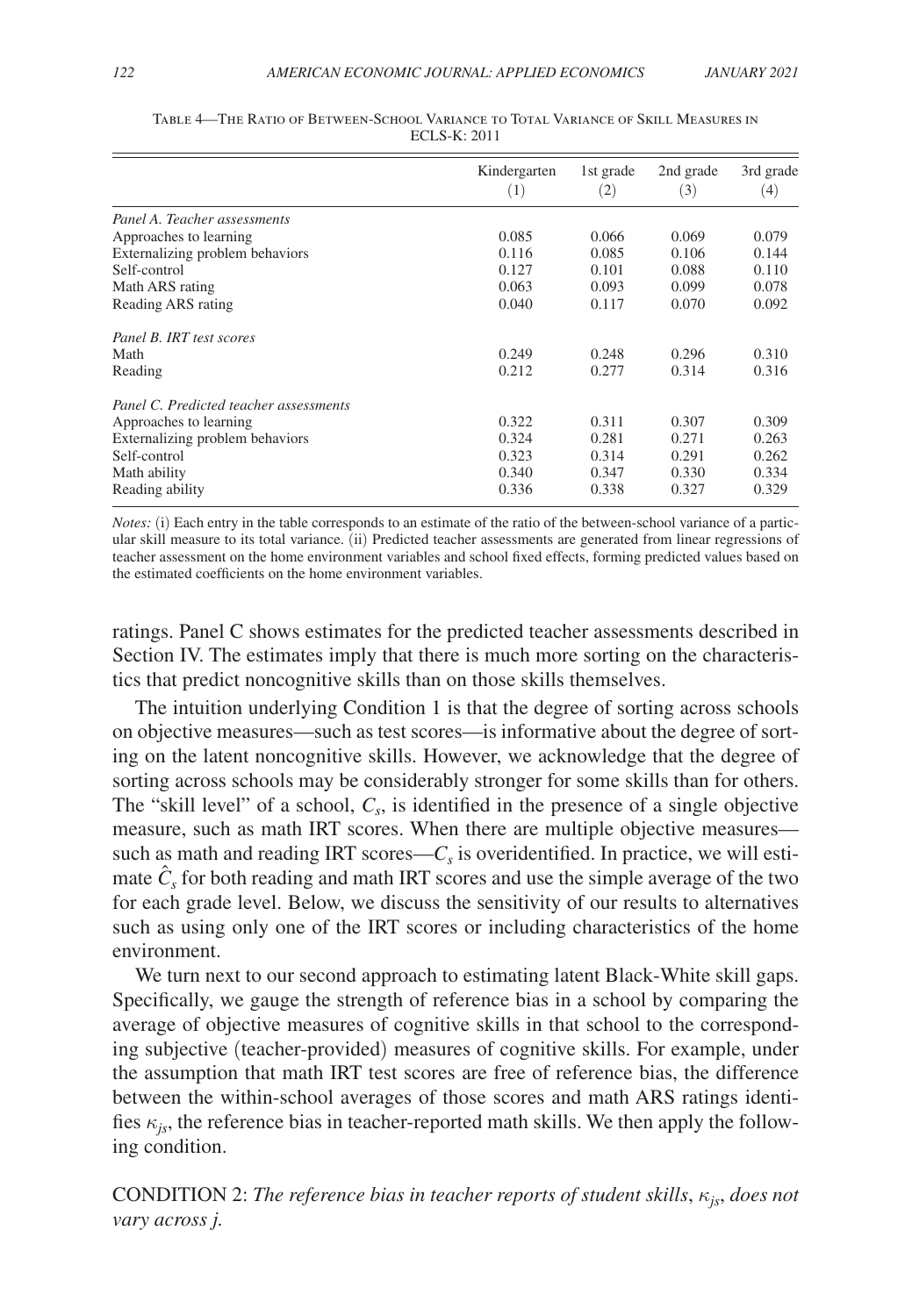Under Condition 2, we rely solely on the difference between subjective and objective measures of cognitive skills to generate an estimate of  $\kappa_{i}$ . Consider again a school with an average mathematics IRT test score that lies 0.5 standard deviations above the overall population mean. If that school's average teacher-reported mathematics ARS score lies only 0.2 standard deviations above the population mean of ARS scores, we would conclude that the average teacher reports in that school understate students' math aptitude by 0.3 standard deviations. Condition 2 then implies that teacher reports in that school also understate students' average noncognitive skills by 0.3 standard deviations. We would then add 0.3 standard deviation units to the observed noncognitive skills for all students at that school, leaving all other features of the distribution unchanged; we treat this new measure as our estimate of the latent skill index.<sup>16</sup>

The identifying assumptions embedded in Conditions 1 and 2, while not identical, share several similar features. Like Condition 1, Condition 2 generates multiple estimates of latent noncognitive skills when there are multiple objective measures available. Specifically, one could estimate  $\kappa_{i}$  using either math aptitude (i.e., comparing IRT test scores to teachers' subjective math ratings) or reading aptitude. In practice, we will again use both reading and math IRT scores and take the simple average of the two for each grade level. Below, we discuss the sensitivity of the estimates to this choice.

## **V. Estimates of Latent Noncognitive Skill Gaps**

In Table 5, we present estimates of the Black-White gaps in third-grade observed and latent noncognitive skills in ECLS-K:2011. The top row of column 1 replicates the baseline estimates shown in the first column of Table 2, showing the raw gap in observed noncognitive skills. The second row shows the baseline estimates from models that include the home environment controls. Column 2 presents analogous gaps in the estimated latent noncognitive skills, as estimated using Condition 1, while column 3 uses Condition 2. We label these estimates as "Method 1" and "Method 2," respectively.

For each of the five noncognitive skills, the estimated latent gaps are substantially larger than are the corresponding observed gaps. For example, in panel A, columns 1 and 2 of the top row imply that the raw gap in the latent "approaches to learning" index is 0.322 standard deviations larger  $(-0.846 \text{ versus } -0.524)$  than is the gap in the observed index. Including home environment controls reduces the estimates gaps in both columns, but the conditional gap in column (2) is considerably larger than the analogous gap in column 1  $(-0.496 \text{ versus } -0.218)$ .<sup>17</sup> In all cases, the

<sup>&</sup>lt;sup>16</sup> Similar to our implementation of Condition 1, we again rescale by  $\sqrt{R_j/R_k}$ , where  $R_j$  and  $R_k$  represent the reliabilities of the subjective and objective skills, respectively.

 $17$ In all cases, the inclusion of the home environment controls reduces the size of the latent gaps more than the corresponding observed gaps. For example, comparing the top two rows of column 1 in panel A shows that the inclusion of the controls reduces the estimated gap by 0.306 standard deviations, from −0.524 to −0.218, while the corresponding reduction in column 2 is 0.350 standard deviations, from −0.846 to −0.496. We conjecture that this phenomenon arises because a portion of the observed gaps reflects variation across schools in what constitutes "normal" behavior, and this variation has the opposite-signed relationship to the control variables as the within-school variation—students in high-SES schools tend to have lower observed ratings than identically behaved students in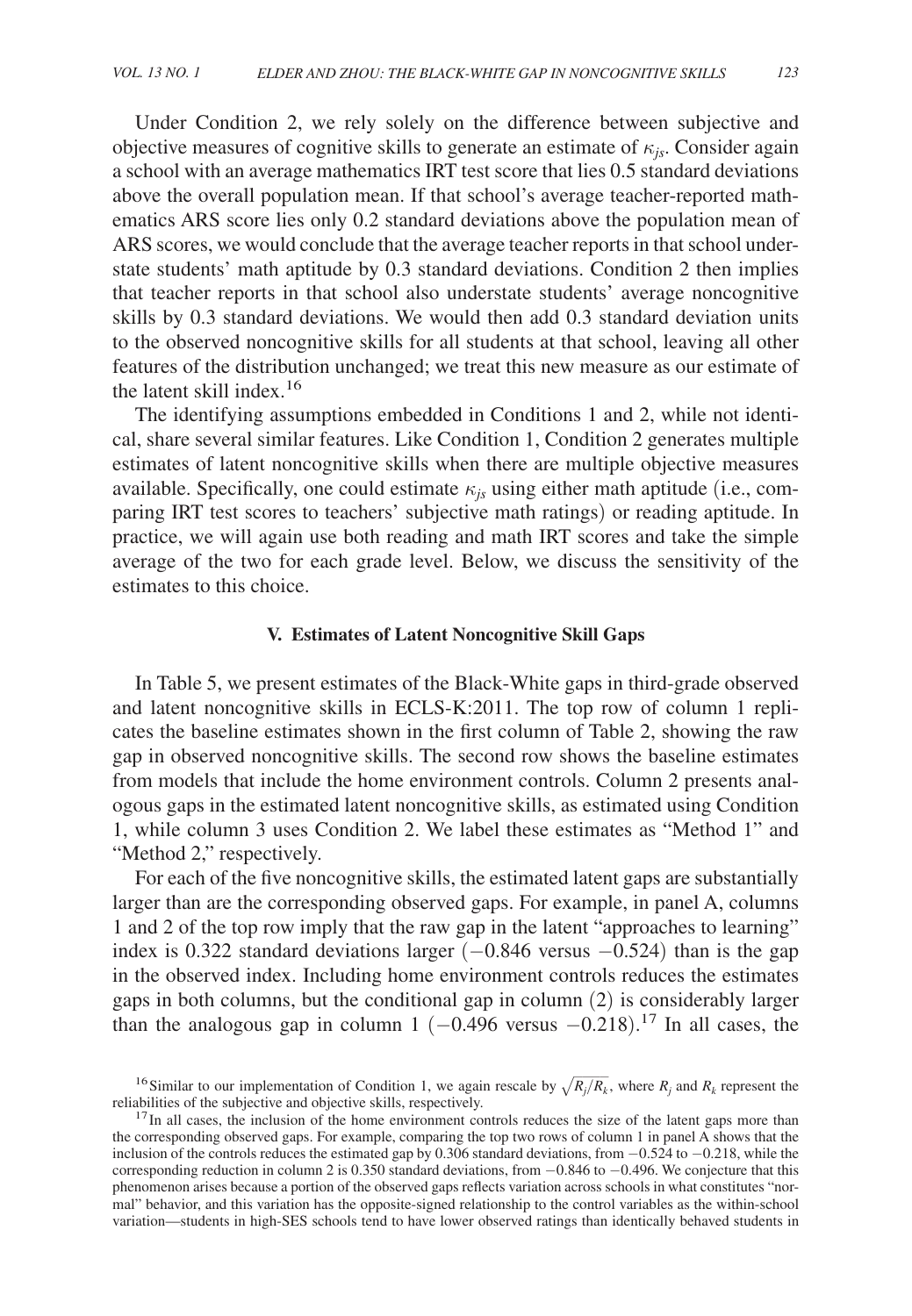|                                                    | (1)                 | (2)                 | (3)                 | (4)                 |
|----------------------------------------------------|---------------------|---------------------|---------------------|---------------------|
| Panel A. Approaches to learning                    |                     |                     |                     |                     |
| Raw gaps                                           | $-0.524$<br>(0.035) | $-0.846$<br>(0.041) | $-0.893$<br>(0.044) | $-0.973$<br>(0.028) |
| Including controls                                 | $-0.218$<br>(0.037) | $-0.496$<br>(0.042) | $-0.474$<br>(0.045) |                     |
| Panel B. Externalizing problem behaviors           |                     |                     |                     |                     |
| Raw gaps                                           | $-0.521$<br>(0.036) | $-0.821$<br>(0.041) | $-0.886$<br>(0.045) | $-1.078$<br>(0.028) |
| Including controls                                 | $-0.246$<br>(0.039) | $-0.479$<br>(0.044) | $-0.497$<br>(0.045) |                     |
| Panel C. Self-control                              |                     |                     |                     |                     |
| Raw gaps                                           | $-0.584$<br>(0.036) | $-0.830$<br>(0.042) | $-0.946$<br>(0.046) | $-1.110$<br>(0.028) |
| Including controls                                 | $-0.284$<br>(0.039) | $-0.480$<br>(0.045) | $-0.529$<br>(0.046) |                     |
| Panel D. Interpersonal skills                      |                     |                     |                     |                     |
| Raw gaps                                           | $-0.486$<br>(0.036) | $-0.814$<br>(0.042) | $-0.847$<br>(0.038) | $-1.113$<br>(0.028) |
| Including controls                                 | $-0.215$<br>(0.039) | $-0.482$<br>(0.044) | $-0.467$<br>(0.045) |                     |
| Panel E. Internalizing problem behaviors           |                     |                     |                     |                     |
| Raw gaps                                           | $-0.107$<br>(0.036) | $-0.686$<br>(0.042) | $-0.471$<br>(0.045) | $-0.997$<br>(0.028) |
| Including controls                                 | 0.091<br>(0.040)    | $-0.385$<br>(0.045) | $-0.187$<br>(0.046) |                     |
| <b>Baseline</b> estimates                          | X                   |                     |                     |                     |
| Adjustment via Method 1<br>Adjustment via Method 2 |                     | X                   | X                   |                     |
| Adjustment via Method 3                            |                     |                     |                     | X                   |

Table 5—Estimates of Racial Gaps in Latent Third-Grade Noncognitive Skills, ECLS-K: 2011

*Notes:* (i) Each entry in the table is an estimate from a separate regression of a measure of noncognitive skills on an indicator equaling 1 for black children and 0 for white children. (ii) Standard errors in columns 2– 4 are derived from 200 bootstrap replications using stratified resampling within schools. (iii) In column 2, we adjust estimates using Method 1, which imposes that the ratio of the within-school to between-school variances of skills is constant across all skills. In column 3, we use Method 2, which imposes that school-level reference biases do not vary across skills. In column 4, we estimate gaps in regression-based predictions of noncognitive skills rather than the teacher-reported skills themselves.

estimates in column 3 are similar in magnitude to those in column 2, suggesting that the adjustments are robust to the variation in assumptions underlying the two approaches.<sup>18</sup>

low-SES schools. The estimated latent scales purge this source of variation, with the result that the home environment controls have more explanatory power in the latent scales than in the observed scales. The partial  $R<sup>2</sup>$  values of the home environment controls support this conjecture; for example, in column 1 the partial  $R<sup>2</sup>$  of the home environment controls is 0.128, compared to 0.172 in column 4.

<sup>&</sup>lt;sup>18</sup>The estimates in columns 2 and 3 are based on  $\hat{C}_s$ ,  $\hat{\kappa}_{js}$ , and/or the estimated within- and between-school variance of reported noncognitive skills measures. The ECLS-K datasets use two-stage stratified sample designs in which students are randomly sampled within schools, and the resulting school-level samples include fewer than 30 students in almost all cases. For inference, we account for the resulting estimation error in our estimates of  $\hat{C}_s$ and  $\hat{\kappa}_{is}$  by using a stratified bootstrap procedure. Specifically, we randomly sample students with replacement in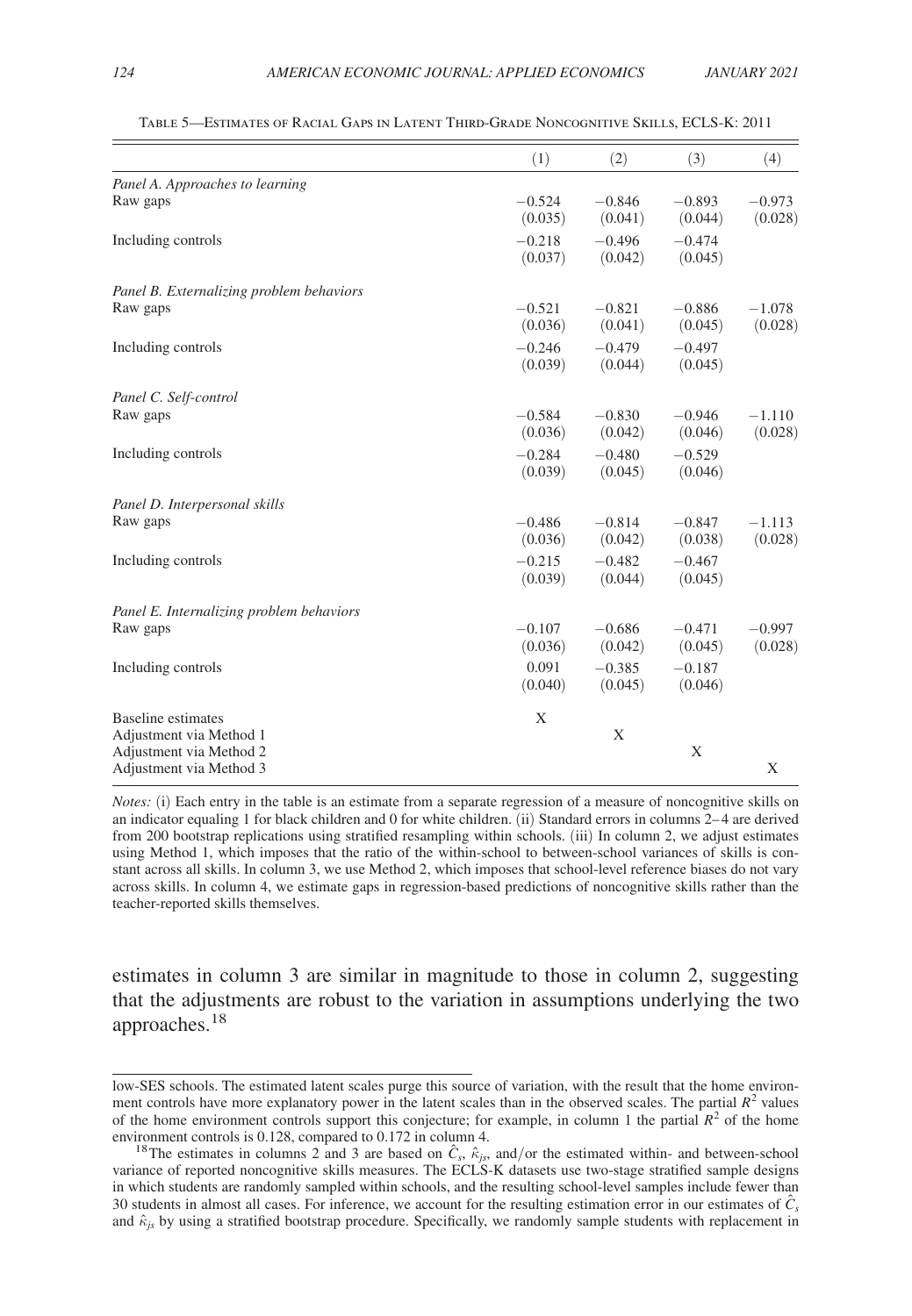

Figure 3. Average Skills by School Racial Composition among Third-Grade Black Students in ECLS-K:2011

*Note:* In the bottom panels of the figure, we plot estimated latent measures of skills based on Method 1, which

Finally, in column 4, we present Black-White gaps in the predicted noncognitive skills indices, which we label as "Method 3" hereafter. In order to use only within-school variation, we exclude the school indicators when we form the predicted indices. For all five skills, the resulting estimated Black-White gaps are even larger than those based on Conditions 1 and 2. Note that the home environment controls are perfectly collinear with the predicted indices, so the table does not include estimates for models that include home environment controls.<sup>19</sup>

In Figure 3, we show how observed and estimated latent skills vary by school racial composition. The top panels show the average skills across 20 racial composition bins for 3 observed teacher-reported skills—math, approaches to

each school, with the resulting within-school bootstrap samples equal in size to the original samples. In each replication, we estimate the latent skill measures using Steps 1–4 described above for Condition 1 (and use the analogous steps for Condition 2), and we then estimate Black-White gaps in the estimated latent skills. We use 200 bootstrap replications in all cases.

<sup>&</sup>lt;sup>19</sup>Our adjustments based on Method 3 differ from those based on Methods 1 and 2 in one important respect. Specifically, the adjustments in Methods 1 and 2 shift noncognitive skills for every student in a given school by the same amount, as Conditions 1 and 2 both imply that reference bias in a particular skill is constant within a school. Method 3, on the other hand, does not impose this assumption of constant reference biases within a school.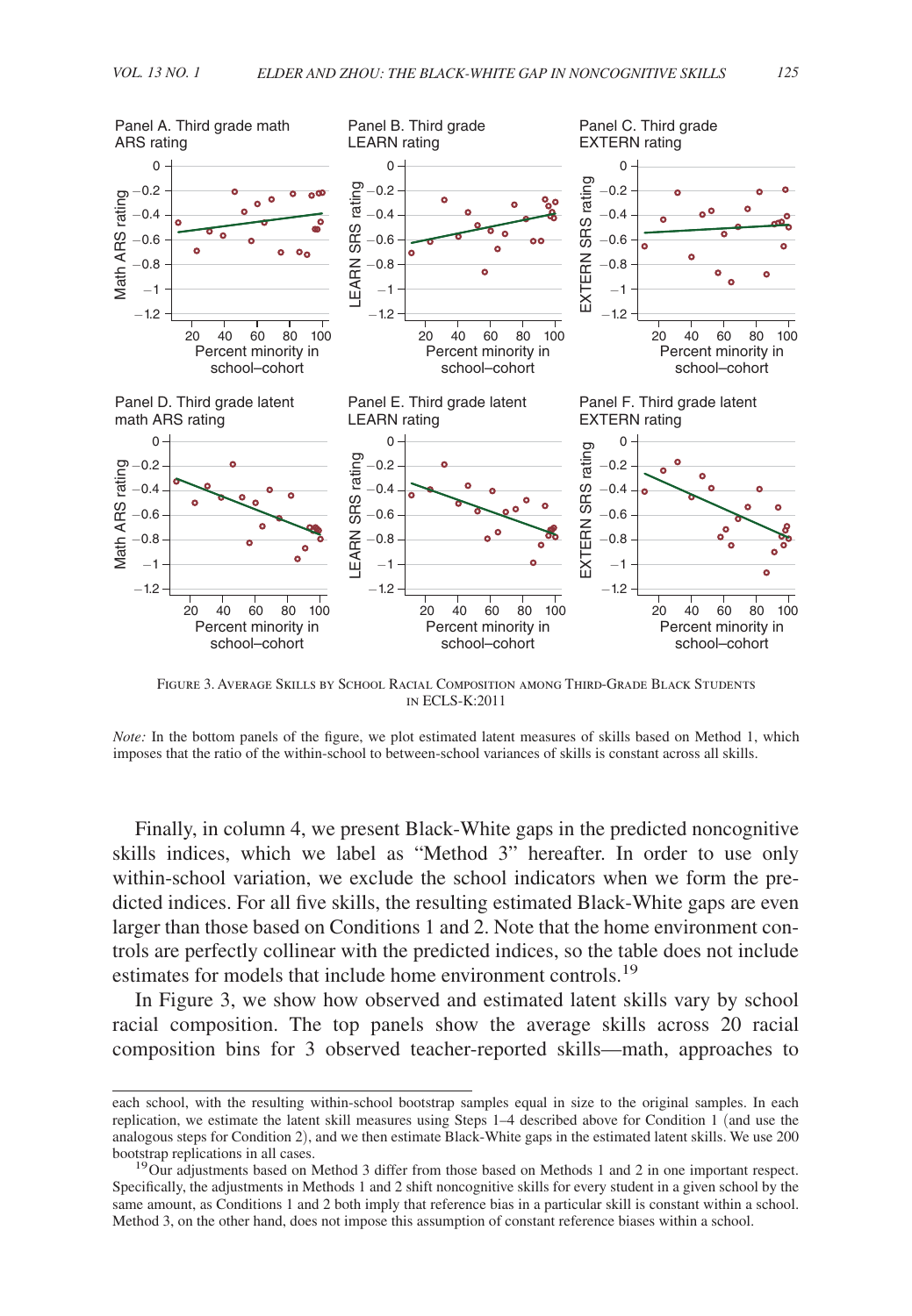

Figure 4. Estimates of Noncognitive Skill Gaps in Kindergarten by Estimation Method in ECLS-K:2011

learning, and externalizing problem behaviors—reproducing the findings from Figure 1. The bottom panels replace the observed skills with the corresponding estimated latent skills based on Method 1, which are steeply decreasing in school minority shares (results based on Method 2 are similarly downward-sloping). For example, the gradient in the estimated latent ARS math rating differs sharply from the observed ARS math rating and is instead similar to the gradient in IRT math scores shown above in Figure 1.

For brevity, we have focused thus far on third-grade skill gaps. Tables A2–A4 in the online Appendix present analogous estimates for kindergarten, first grade, and second grade. In each grade, the estimated latent skill gaps in columns 2–4 are substantially larger than the baseline gaps in all cases. Figures 4–7 also present the unconditional gaps graphically for kindergarten, first, second, and third grade, respectively, with overlaid 95 percent confidence intervals.

Figures 4–7 additionally highlight that the estimated latent gaps are sensitive to whether we use Methods 1, 2, or 3 to construct them. The variation is strongest in kindergarten and weakens in later grades, but it does not entirely disappear by third grade. This sensitivity underscores that each of our approaches to estimating latent gaps involves strong assumptions that may be unlikely to hold in practice. For example, Condition 1 implies that the distributions of latent mean skills across schools are equivalent across for all skills, but in reality, the degree of sorting across schools may be considerably stronger for some skills than for others.

Furthermore, our estimates of latent skill gaps vary not only across approaches but within approaches as well. For example, to use Method 2 in order to estimate school-specific reference biases  $\kappa_{is}$ , we could use only math aptitude, only reading aptitude, or a combination of both. The estimated latent "approaches to learning"

*Notes:* The estimates for Method 1 impose that the ratio of the within-school to between-school variances of skills is constant across all skills. Method 2 imposes that school-level reference biases are constant across skills. Method 3 uses as dependent variables the regression-based predictions of noncognitive skills rather than the teacher-reported skills themselves.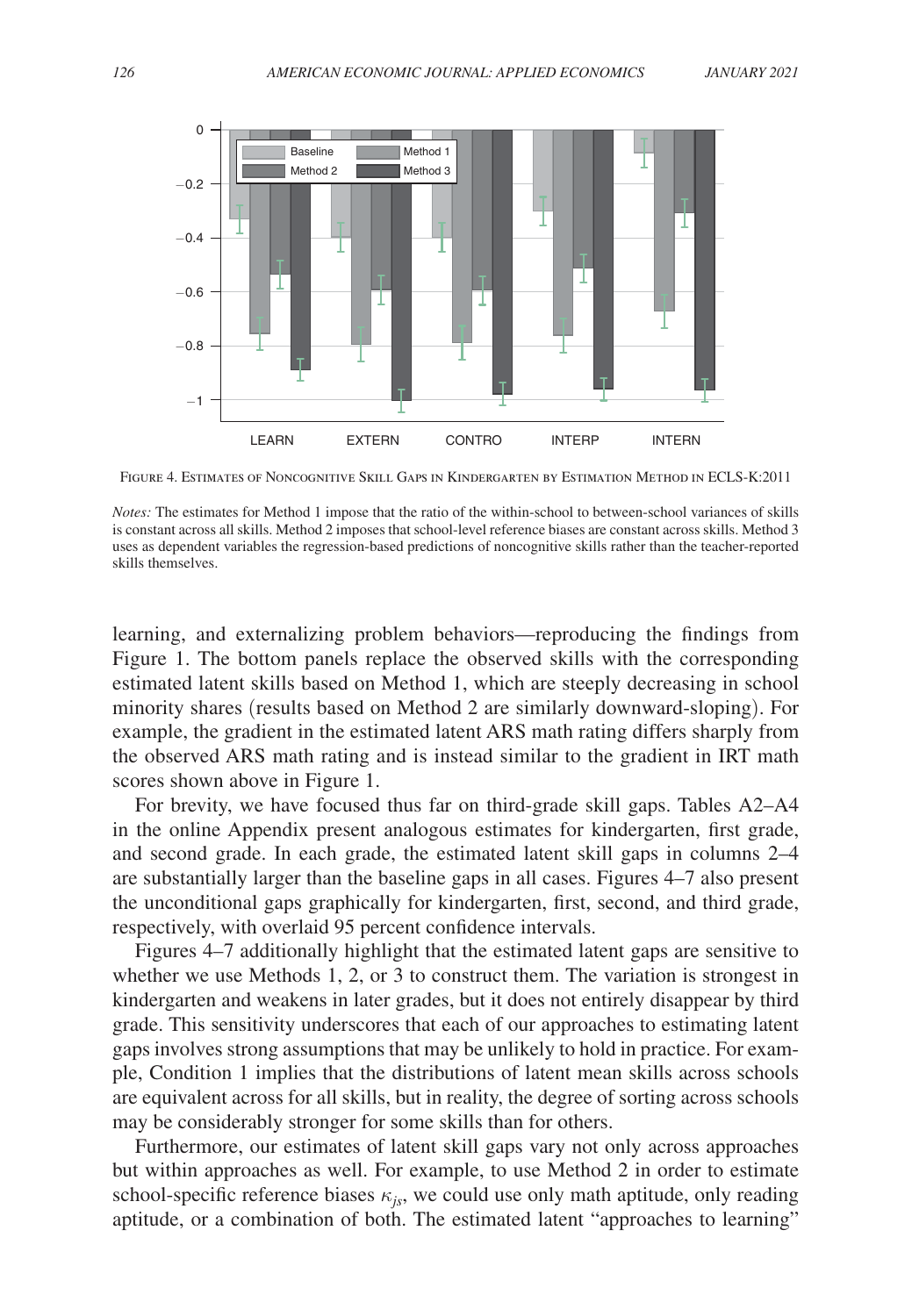

Figure 5. Estimates of Noncognitive Skill Gaps in First Grade by Estimation Method in ECLS-K:2011

*Notes:* The estimates for Method 1 impose that the ratio of the within-school to between-school variances of skills is constant across all skills. Method 2 imposes that school-level reference biases are constant across skills. Method 3 uses as dependent variables the regression-based predictions of noncognitive skills rather than the teacher-reported skills themselves.



Figure 6. Estimates of Noncognitive Skill Gaps in Second Grade by Estimation Method in ECLS-K:2011

*Notes:* The estimates for Method 1 impose that the ratio of the within-school to between-school variances of skills is constant across all skills. Method 2 imposes that school-level reference biases are constant across skills. Method 3 uses as dependent variables the regression-based predictions of noncognitive skills rather than the teacher-reported skills themselves.

gap shown in Table 5, −0.893, uses the school average of reading and math ARS ratings minus the school average of reading and math IRT test scores to estimate  $\kappa_{is}$ . If we instead used only the math ARS ratings and IRT test scores, the implied Black-White gap is −0.940. Alternatively, if we used only the reading ARS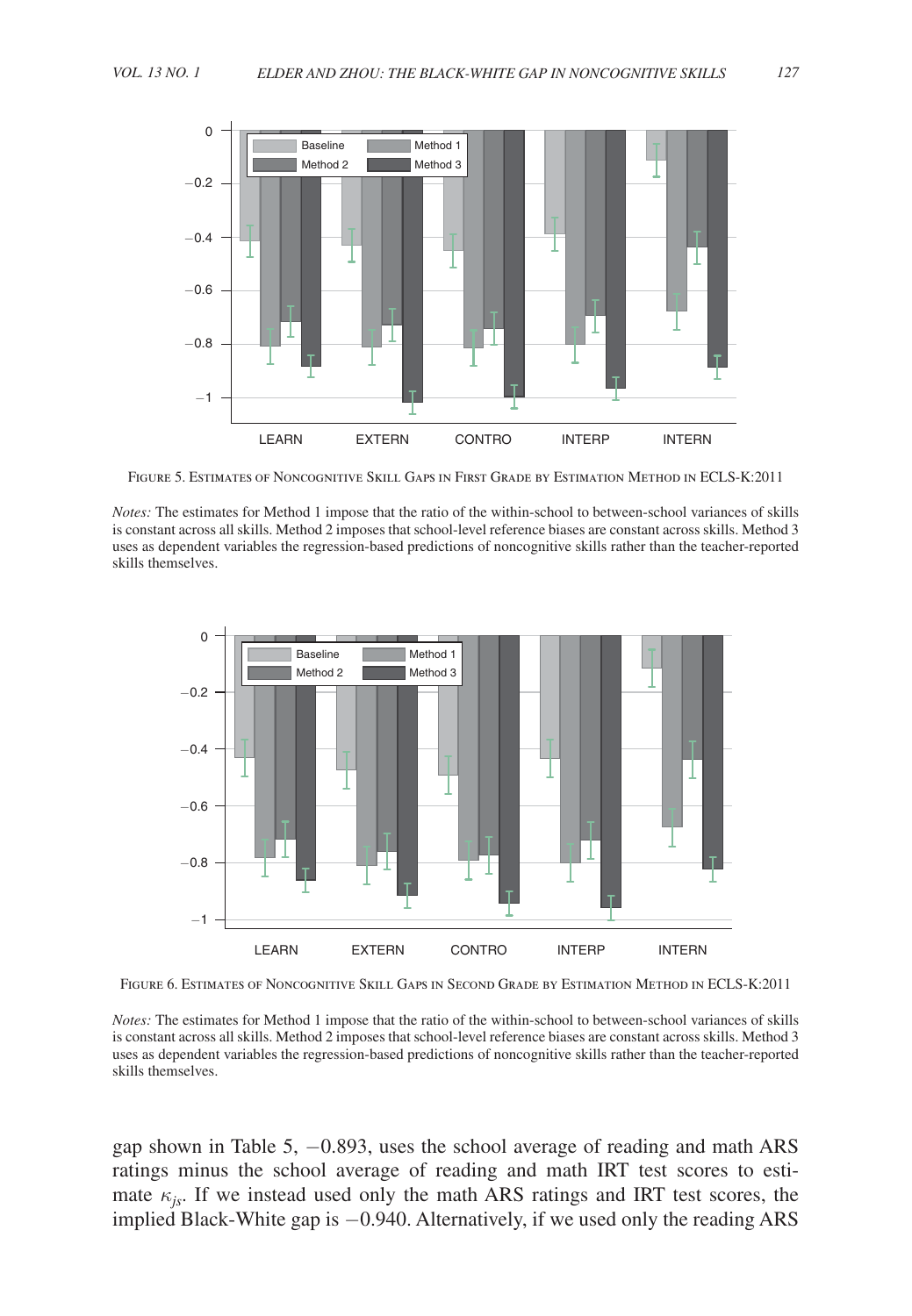

Figure 7. Estimates of Noncognitive Skill Gaps in Third Grade by Estimation Method in ECLS-K:2011

*Notes:* The estimates for Method 1 impose that the ratio of the within-school to between-school variances of skills is constant across all skills. Method 2 imposes that school-level reference biases are constant across skills. Method 3 uses as dependent variables the regression-based predictions of noncognitive skills rather than the teacher-reported skills themselves.

ratings and IRT test scores, the implied Black-White gap is −0.847. Method 1 produces similar variability, with analogous point estimates of −0.846, −0.915, and −0.755 when we use both math and reading scores, math scores only, and reading scores only, respectively, to estimate school-specific skill levels *C<sup>s</sup>* .

Although we cannot test the assumptions underlying Methods 1 and 2 directly, we can assess their predictive power relative to the "no reference bias" assumption inherent in the baseline estimates. Specifically, in Table 6 we show how applying our methods to teacher-reported cognitive skill ratings affects these ratings' associations with future IRT test scores.

The first column in panel A of the table shows estimates from three different models of third-grade math IRT scores. The first model includes only the unadjusted teacher-provided first-grade ARS math ratings, while the second includes only the corresponding adjusted ratings, estimated via Method 1. The third includes both of these measures. As the estimates show, the adjusted ratings are much stronger predictors of future test scores than are the unadjusted ratings. Specifically, the estimated effect of the adjusted rating in the first column changes modestly, from 0.809 to 0.980, when the unadjusted rating is included. In contrast, the estimated effect of the unadjusted rating declines from 0.683 to −0.193 when the adjusted rating is included.

Column 2 is identical to column 1 except that the adjusted ratings are estimated using Method 2 instead of Method 1. The estimates show similar patterns to those in Column 1. Columns 3 and 4 repeat this exercise using third-grade reading IRT scores and first-grade reading ARS ratings. In every case, the coefficient on the unadjusted ratings is negative when the adjusted ratings are included. One interpretation of these results is that the variation in the unadjusted ratings that is orthogonal to the adjusted ratings captures only reference bias, which is negatively associated with future test scores.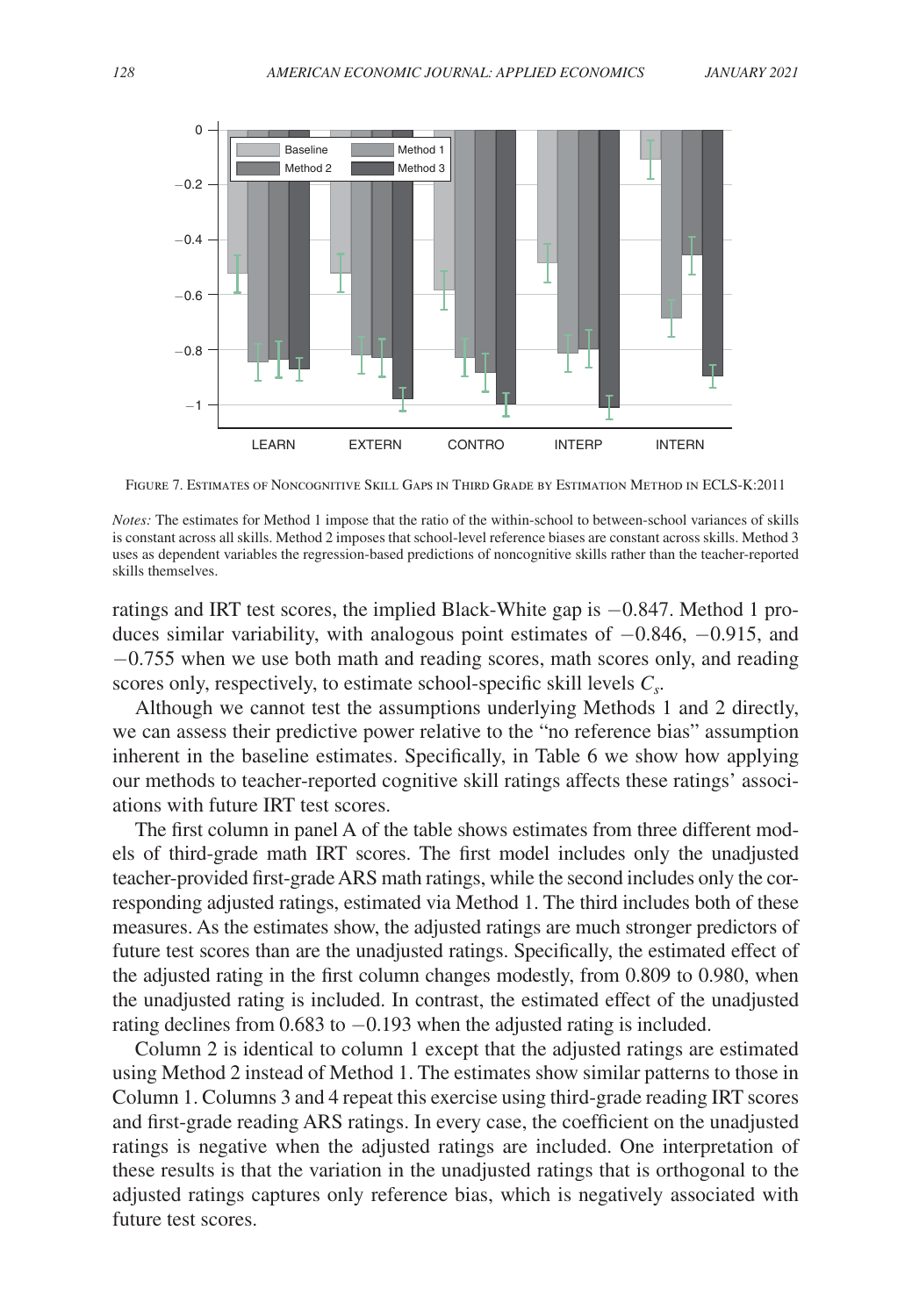|                                                    | <b>Mathematics</b>  |                     | Reading             |                     |
|----------------------------------------------------|---------------------|---------------------|---------------------|---------------------|
|                                                    | (1)                 | (2)                 | (3)                 | (4)                 |
| Panel A. Third-grade IRT test scores               |                     |                     |                     |                     |
| Unadjusted first grade ARS rating only             | 0.683<br>(0.008)    |                     | 0.693<br>(0.008)    |                     |
| Adjusted rating only                               | 0.809<br>(0.009)    | 0.766<br>(0.010)    | 0.800<br>(0.009)    | 0.766<br>(0.009)    |
| Including both adjusted and unadjusted ratings     |                     |                     |                     |                     |
| Unadjusted first grade ARS rating                  | $-0.193$<br>(0.016) | $-0.215$<br>(0.021) | $-0.133$<br>(0.016) | $-0.158$<br>(0.020) |
| Adjusted rating                                    | 0.980<br>(0.017)    | 0.965<br>(0.022)    | 0.919<br>(0.017)    | 0.912<br>(0.021)    |
| Panel B. First-grade IRT test scores               |                     |                     |                     |                     |
| Unadjusted KG ARS rating only                      | 0.656<br>(0.008)    |                     | 0.754<br>(0.007)    |                     |
| Adjusted rating only                               | 0.768<br>(0.010)    | 0.744<br>(0.009)    | 0.813<br>(0.009)    | 0.814<br>(0.009)    |
| Including both adjusted and unadjusted ratings     |                     |                     |                     |                     |
| Unadjusted KG ARS rating                           | $-0.075$<br>(0.016) | $-0.274$<br>(0.021) | 0.159<br>(0.015)    | $-0.042$<br>(0.018) |
| Adjusted rating                                    | 0.833<br>(0.017)    | 0.997<br>(0.021)    | 0.675<br>(0.017)    | 0.853<br>(0.020)    |
| Adjustment via Method 1<br>Adjustment via Method 2 | X                   | X                   | X                   | X                   |

#### Table 6—The Association between Adjusted and Unadjusted ARS Ratings and Future Test Scores in ECLS-K: 2011

*Notes:* Each entry in the table represents an estimate from a regression of IRT test scores on teacher-reported ARS ratings of cognitive skills. The estimates in the "Including both adjusted and unadjusted ratings" panels come from specifications that include both the raw teacher-reported ARS ratings and the adjusted ratings, using either Method 1 or Method 2. Standard errors are derived from 200 bootstrap replications using stratified resampling within schools.

Panel B presents analogous estimates from models in which the dependent variables are first-grade IRT test scores and the independent variables are kindergarten ARS ratings. The findings mirror those shown in the top panel, in that the coefficients on the unadjusted ARS ratings decline dramatically when the adjusted ratings are included.

In sum, we view our estimates based on Methods 1–3 as complements to the baseline estimates rather than as replacements for them. The assumptions underlying each of these approaches are strong and unlikely to hold in practice. Nonetheless, the evidence provided in Table 6 is consistent with the view that those assumptions are a better approximation to reality than the implicit assumption underlying the baseline results: that the standards that teachers use to evaluate achievement and behavior are invariant to the composition of a school's student body.

## **VI. Discussion and Conclusions**

Using two nationally representative datasets from the ECLS-K, we find significant differences in observed measures of noncognitive skills between White and Black elementary school students, even after controlling for a large set of background variables. The raw gaps in these skills are roughly 0.5 standard deviation units by the end of third grade.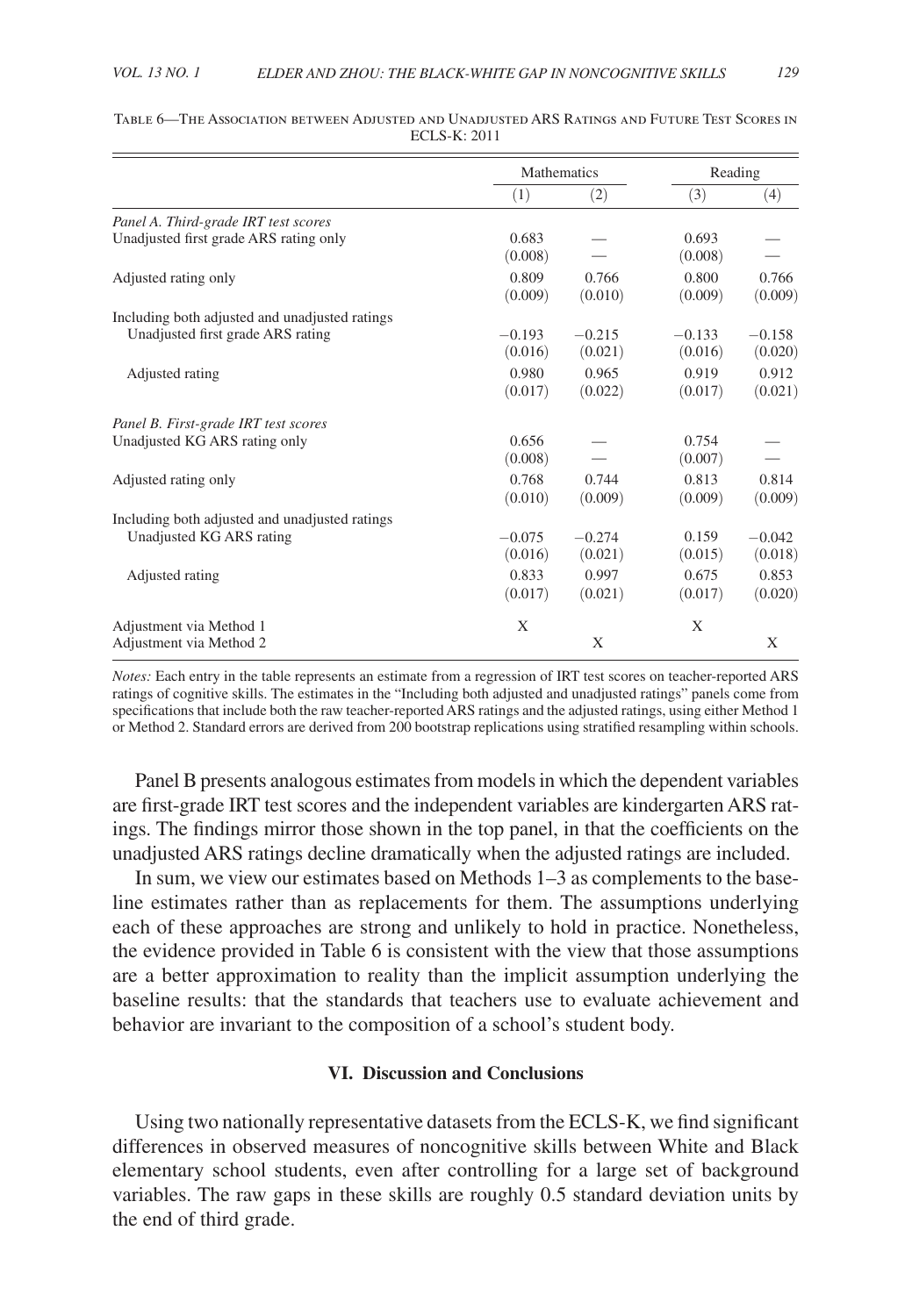Given that observed noncognitive skills are based on subjective judgments by teachers, we conjectured that the large estimated Black-White gaps may stem from teachers' biases against Black students. We instead found evidence suggesting that the baseline estimates substantially understate true Black-White disparities. Teachers appear to base their responses on the skills of "typical" students in their classrooms, at least in part, so a student in a high-achieving school will tend to have lower teacher-reported skills than an identical student in a low-achieving school. Because White students are disproportionately likely to attend high-achieving schools, this phenomenon compresses the unconditional Black-White gap in observed noncognitive skills.

In order to correct for the effect of reference bias on our baseline estimates, we adopt three approaches that treat the underlying skills as latent variables. The first approach assumes that the distributions of latent mean skills across schools are common for all skills up to a proportionality factor given by the within-school standard deviation of skills, which allows us to recover the latent distributions from the corresponding observed distributions. The second imposes that the magnitude of reference bias is identical across all teacher-reported skills, while the third assumes that the degree of sorting across schools in noncognitive skills is identical to the degree of sorting in observable home-environment characteristics that are correlated with those skills.

We then estimate Black-White gaps in our estimated latent skills. For each of the skills we consider, the estimated latent gaps are substantially larger than the corresponding observed gaps. In third grade, the raw gaps in four of the five latent skills are roughly 80 percent of the corresponding full-sample standard deviations.

Finally, our findings imply that reference bias is negatively related to school-level achievement levels. As a result, studies that use subjective measures of skills without accounting for such bias arguably understate the impacts of noncognitive skills on adult outcomes.

The magnitudes of our estimated Black-White gaps are disheartening, but they highlight a potentially important cause of racial inequality in the United States. A nascent literature has established that noncognitive skills have large impacts on adult outcomes and are much more malleable than are cognitive skills after age five (see Kautz et al. 2017). As a result, our estimates imply that interventions aimed at reducing noncognitive skill gaps among young children might be an effective policy tool for ameliorating Black-White disparities in adult outcomes.

## REFERENCES

- **Agan, Amanda Y.** 2011 "Non-cognitive Skills and Crime." https://www.iza.org/conference\_files/ CoNoCoSk2011/agan\_a6558.pdf.
- **Bertrand, Marianne, and Jessica Pan.** 2013. "The Trouble with Boys: Social Influences and the Gender Gap in Disruptive Behavior." *American Economic Journal: Applied Economics* 5 (1): 32–64.

**Bond, Timothy N., and Kevin Lang.** 2013. "The Evolution of the Black-White Test Score Gap in Grades K–3: The Fragility of Results." *Review of Economics and Statistics* 95 (5): 1468–79.

**Bond, Timothy N., and Kevin Lang.** 2018. "The Black-White Education Scaled Test-Score Gap in Grades K–7." *Journal of Human Resources* 53 (4): 891–917.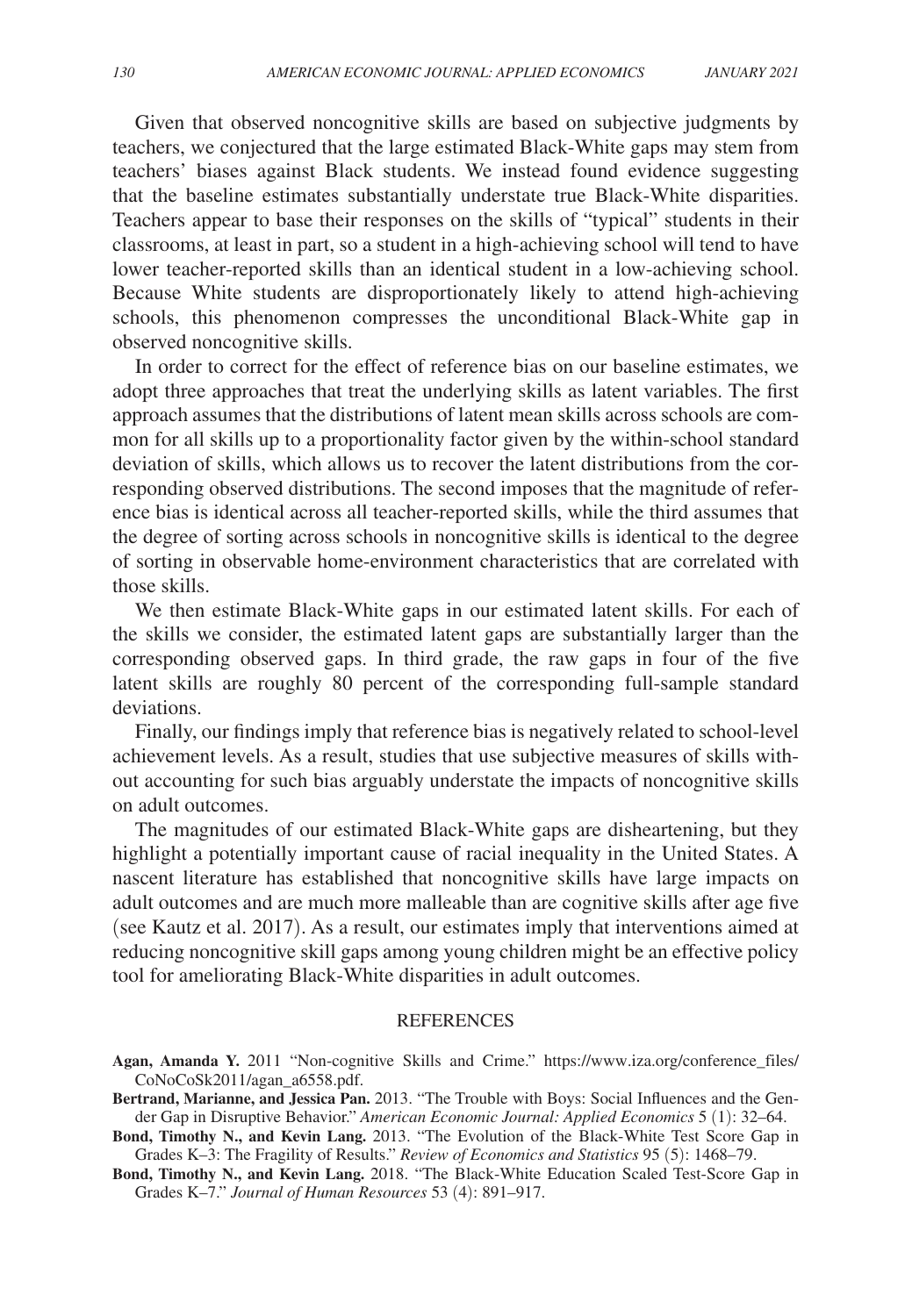- **Borghans, Lex, Angela Lee Duckworth, James J. Heckman, and Bas ter Weel.** 2008. "The Economics and Psychology of Personality Traits." *Journal of Human Resource* 43 (4): 972–1059.
- **Cornwell Christopher, David B. Mustard, and Jessica Van Parys.** 2013. "Noncognitive Skills and the Gender Disparities in Test Scores and Teacher Assessments: Evidence from Primary School." *Journal of Human Resources* 48 (1): 236–64.
- **Cunha, Flavio, James J. Heckman, and Susanne M. Schennach.** 2010. "Estimating the Technology of Cognitive and Noncognitive Skill Formation." *Econometrica* 78 (3): 883–931.
- **Demaray, Michelle K., Stacey L. Ruffalo, John Carlson, R.T. Busse, Amy E. Olson, Susan M. McManus, and Amy Leventhal.** 1995. "Social Skills Assessment: A Comparative Evaluation of Six Published Rating Scales." *School Psychology Review* 24: 648–71.
- **Deming, D.J.** 2017. "The Growing Importance of Social Skills in the Labor Market." *Quarterly Journal of Economics* 132 (4): 1593–1640.
- **DiPrete, Thomas A., and Jennifer L. Jennings.** 2012. "Social and Behavioral Skills and the Gender Gap in Early Educational Achievement." *Social Science Research* 41 (1): 1–15.
- **Duckworth, Angela Lee, and Patrick D. Quinn.** 2009. "Development and Validation of the Short Grit Scale (GRIT–S)." *Journal of Personality Assessment* 91 (2): 166–74.
- **Elder, Todd E.** 2010. "The Importance of Relative Standards in ADHD Diagnoses: Evidence Based on Exact Birth Dates." *Journal of Health Economics* 29 (5): 641–56.
- **Elder, Todd, and Yuqing Zhou.** 2021. "Replication data for: Black-White Gap in Noncognitive Skills among Elementary School Children." American Economic Association [publisher], Inter-university Consortium for Political and Social Research [distributor]. https://doi.org/10.38886/EE117301V2.
- **Elliott, Stephen N., Frank M. Gresham, Terry Freeman, and George McCloskey.** 1988. "Teacher and Observer Ratings of Children's Social Skills: Validation of the Social Skills Rating Scales." *Journal of Psychoeducation Assessment* 6 (2): 152–61.
- **Flossmann, Anton L., Rémi Piatek, and Laura Wichert.** 2007. "Going Beyond Returns to Education: The Role of Noncognitive Skills on Wages in Germany." https://www.researchgate.net/profile/ Laura\_Wichert/publication/228342336\_Going\_beyond\_returns\_to\_education\_The\_role\_of\_ noncognitive skills on wages in Germany/links/55a774c808aeceb8cad6283c/Going-beyondreturns-to-education-The-role-of-noncognitive-skills-on-wages-in-Germany.pdf.
- **Fryer, Roland G., Jr., and Steven D. Levitt.** 2004. "Understanding the Black-White Test Score Gap in the First Two Years of School." *Review of Economics and Statistics* 86 (2): 447–64.
- **Fryer, Roland G., Jr., and Steven D. Levitt.** 2006. "The Black-White Test Score Gap through Third Grade." *American Law and Economics Review* 8 (2): 249–81.
- **Fryer, Roland G. Jr., and Steven D. Levitt.** 2013. "Testing for Racial Differences in the Mental Ability of Young Children." *American Economic Review* 103 (2): 981–1005.
- **Fryer, Roland G., Jr., Steven D. Levitt, and John A. List.** 2015. "Parental Incentives and Early Childhood Achievement: A Field Experiment in Chicago Heights." NBER Working Paper 21477.
- **Goldammer, Christian.** 2012."Racial Gaps in Cognitive and Noncognitive Skills: The Asian Exception." Unpublished.
- **Gresham, Frank M., and Stephen N. Elliott.** 1990. *Social Skills Rating System Manual*. Circle Pines, MN: American Guidance Service.
- **Heckman, James J.** 2008. "Schools, Skills, and Synapses." *Economic Inquiry* 46 (3): 289–324.
- **Heckman, James J., and Tim Kautz.** 2012. "Hard Evidence on Soft Skills." *Labour Economics* 19 (4): 451–64.
- **Heckman, James, Rodrigo Pinto, and Peter Savelyev.** 2013. "Understanding the Mechanisms through Which an Influential Early Childhood Program Boosted Adult Outcomes." *American Economic Review* 103 (6): 2052–86.
- **Heckman, James J., and Yona Rubinstein.** 2001. "The Importance of Noncognitive Skills: Lessons from the GED Testing Program." *American Economic Review* 91 (2): 145–49.
- **Heckman, James J., Jora Stixrud, and Sergio Urzua.** 2006. "The Effects of Cognitive and Noncognitive Abilities on Labor Market Outcomes and Social Behavior." *Journal of Labor Economics* 24 (3): 411–82.
- **Jencks, Christopher, and Meredith Phillips.** 1998. "The Black-White Test Score Gap: An Introduction." In *The Black-White Test Score Gap*, edited by Christopher Jencks and Meredith Phillips, 1–51. Washington, DC: Brookings Institution Press.
- **Kautz, Tim, James J. Heckman, Ron Diris, Bas ter Weel, and Lex Borghans.** 2017. "Fostering and Measuring Skills: Improving Cognitive and Non-cognitive Skills to Promote Lifetime Success." NBER Working Paper 20749.